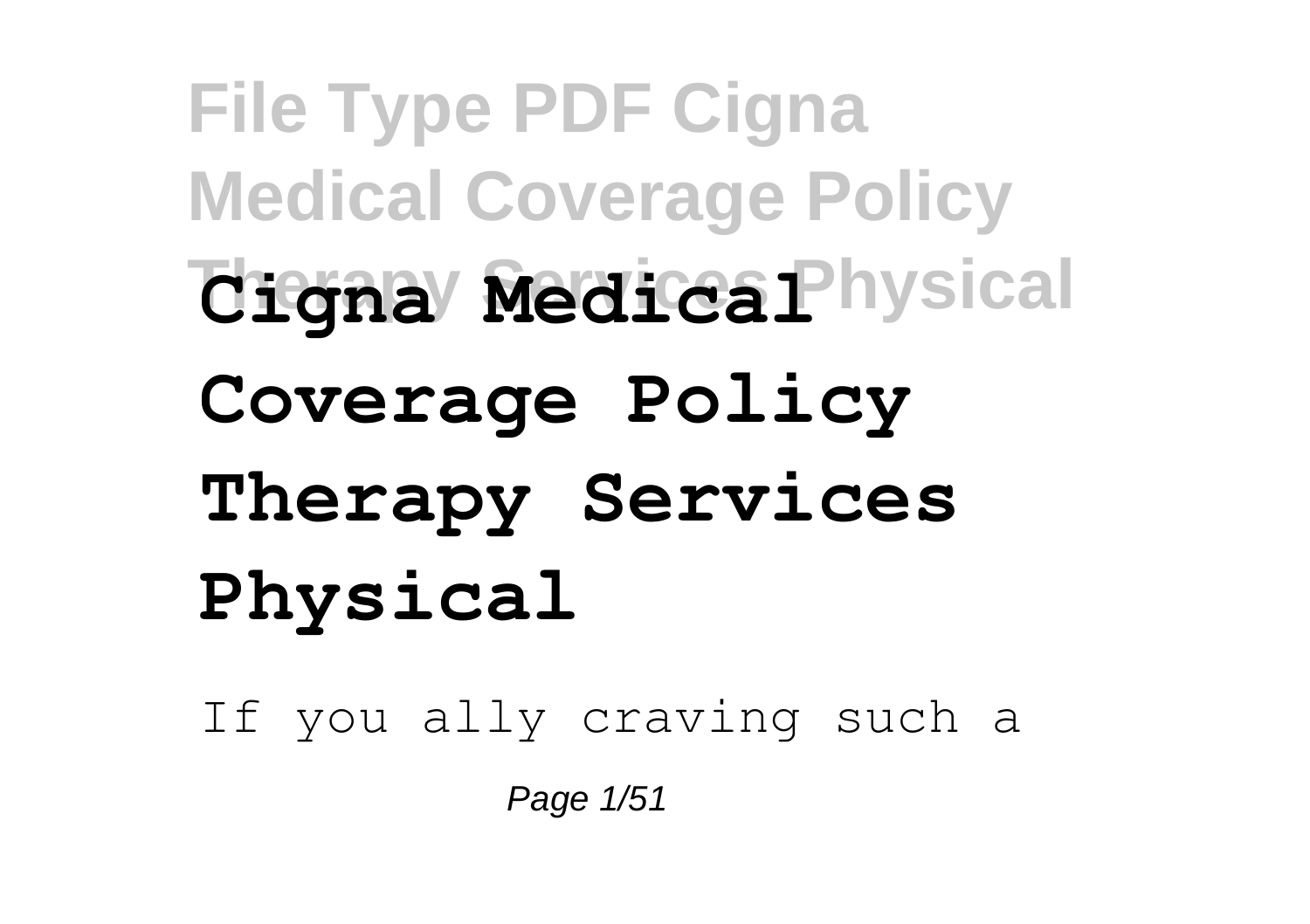**File Type PDF Cigna Medical Coverage Policy** referred **cigna medical/sical coverage policy therapy services physical** book that will have enough money you worth, get the totally best seller from us currently from several preferred authors. If you desire to Page 2/51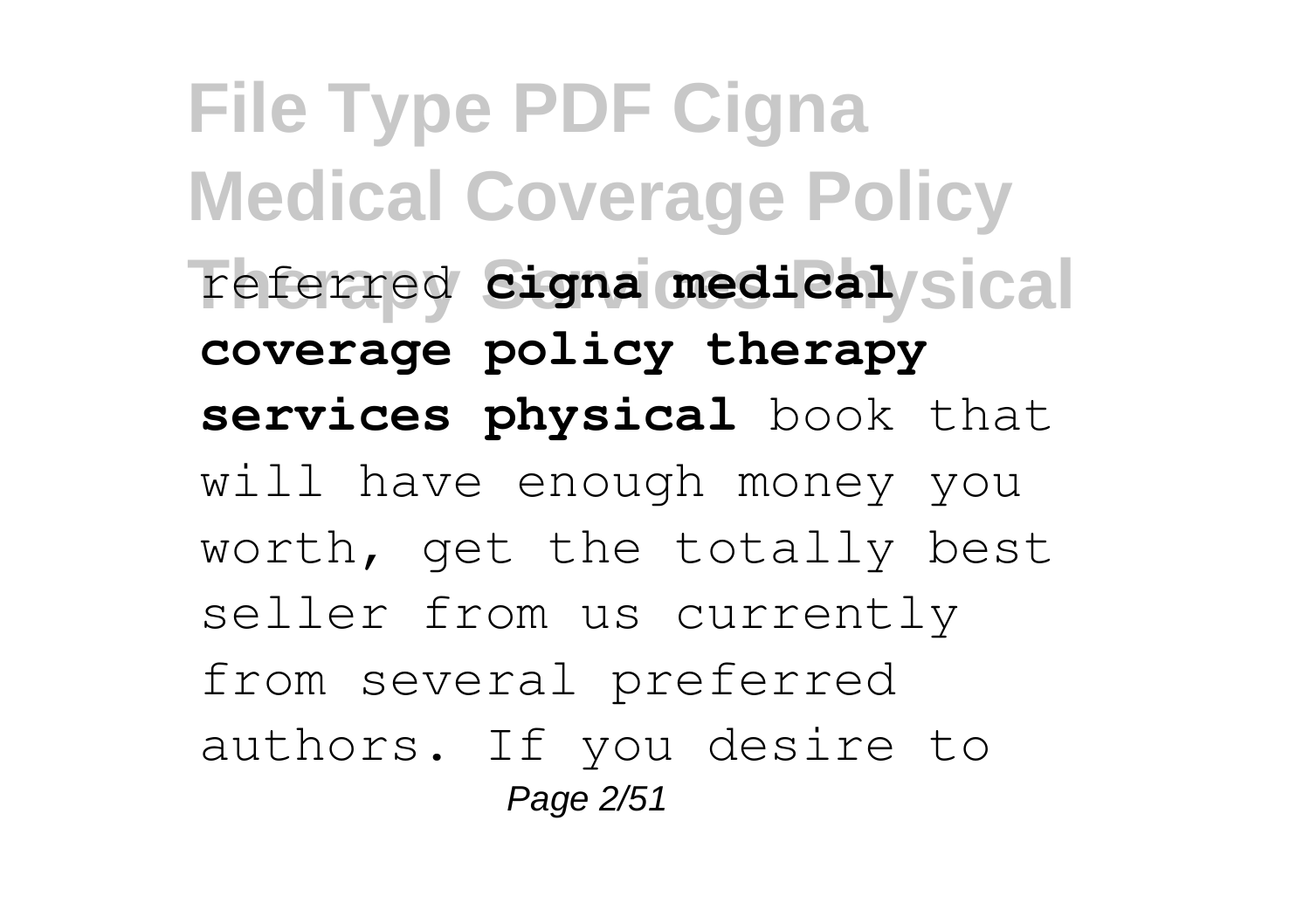**File Type PDF Cigna Medical Coverage Policy** hilarious books, lots of cal novels, tale, jokes, and more fictions collections are moreover launched, from best seller to one of the most current released.

You may not be perplexed to Page 3/51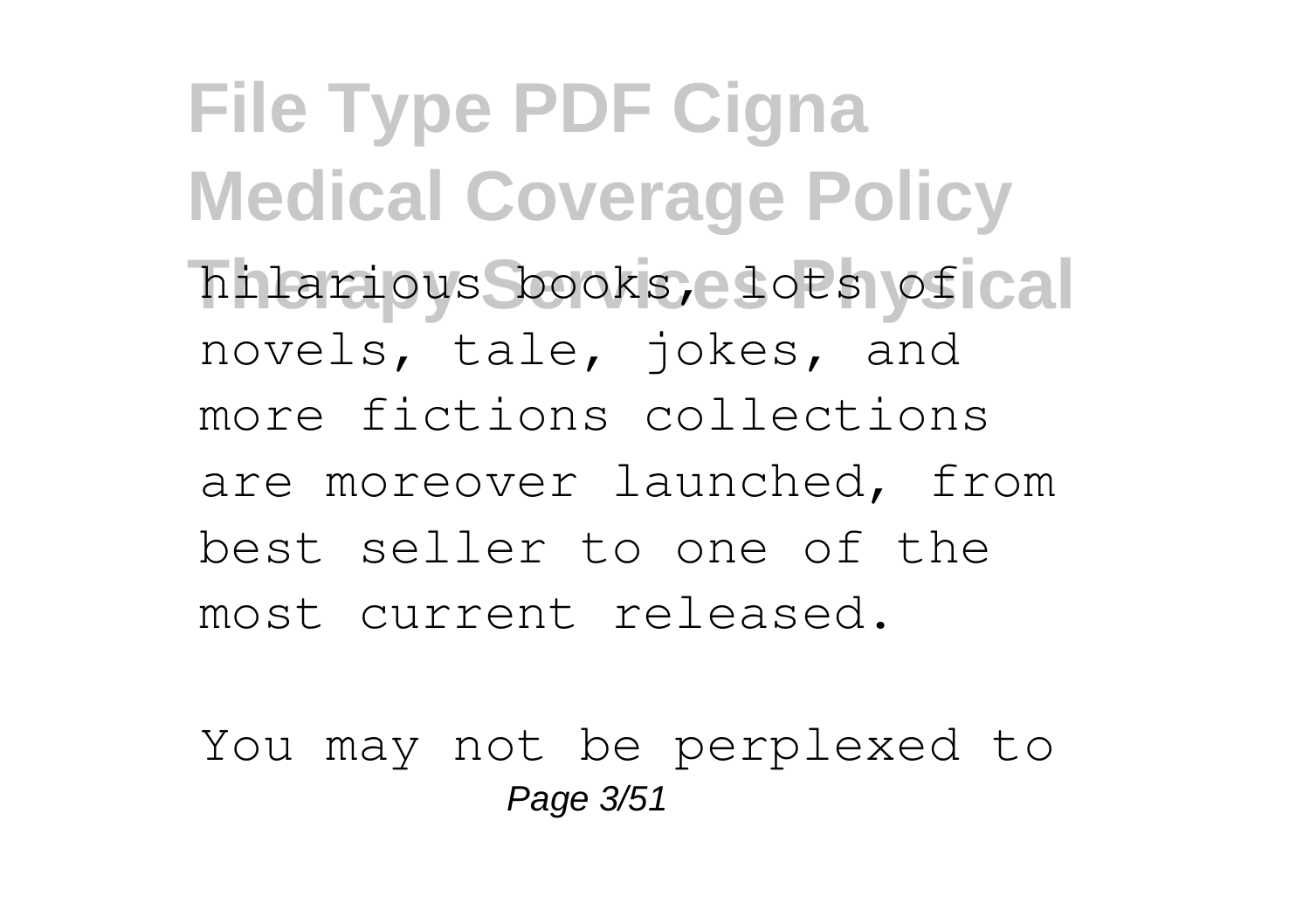**File Type PDF Cigna Medical Coverage Policy** enjoy every book collections cigna medical coverage policy therapy services physical that we will enormously offer. It is not vis--vis the costs. It's virtually what you craving currently. This cigna Page 4/51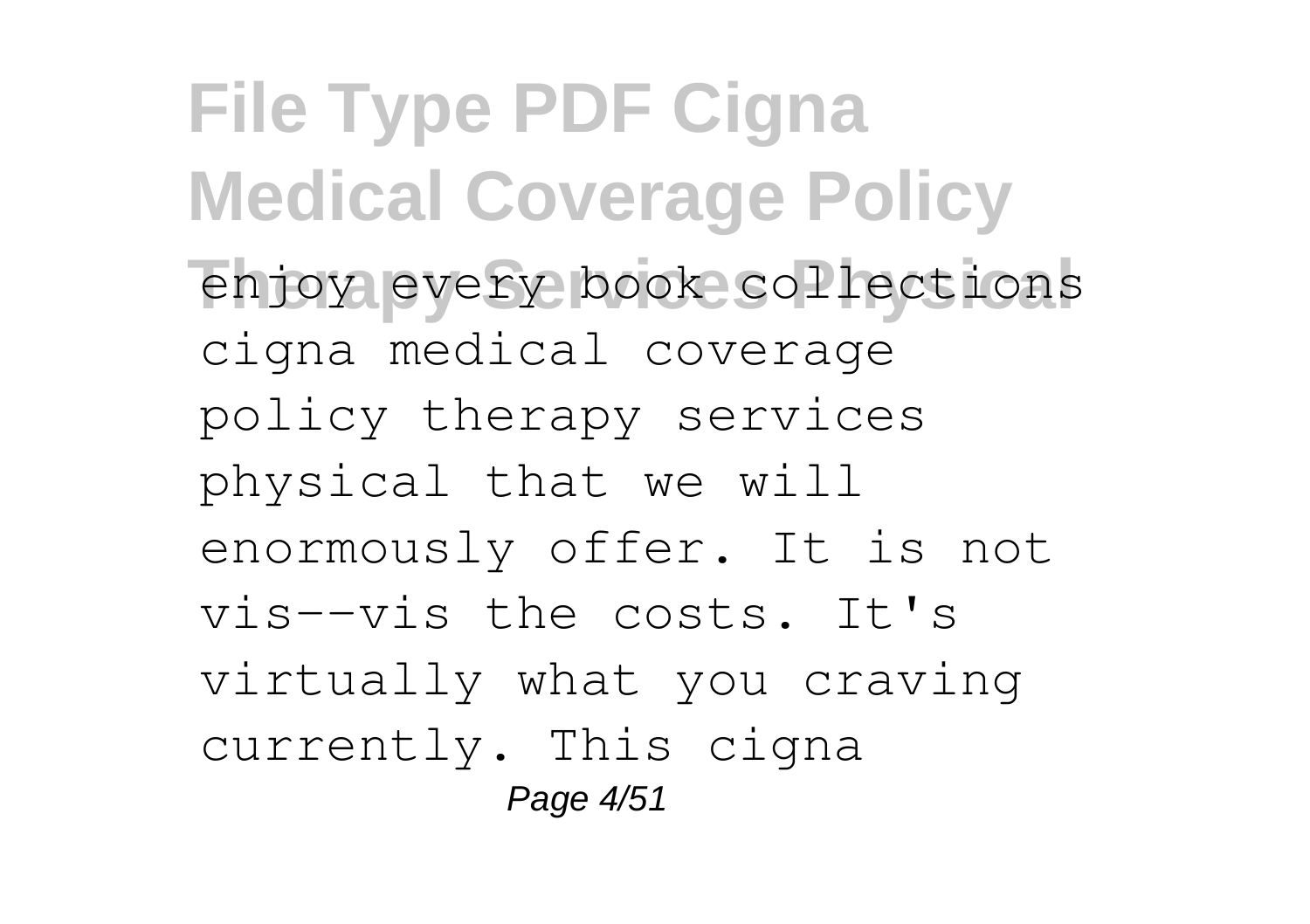**File Type PDF Cigna Medical Coverage Policy** medical coverage policysical therapy services physical, as one of the most full of zip sellers here will unconditionally be in the midst of the best options to review.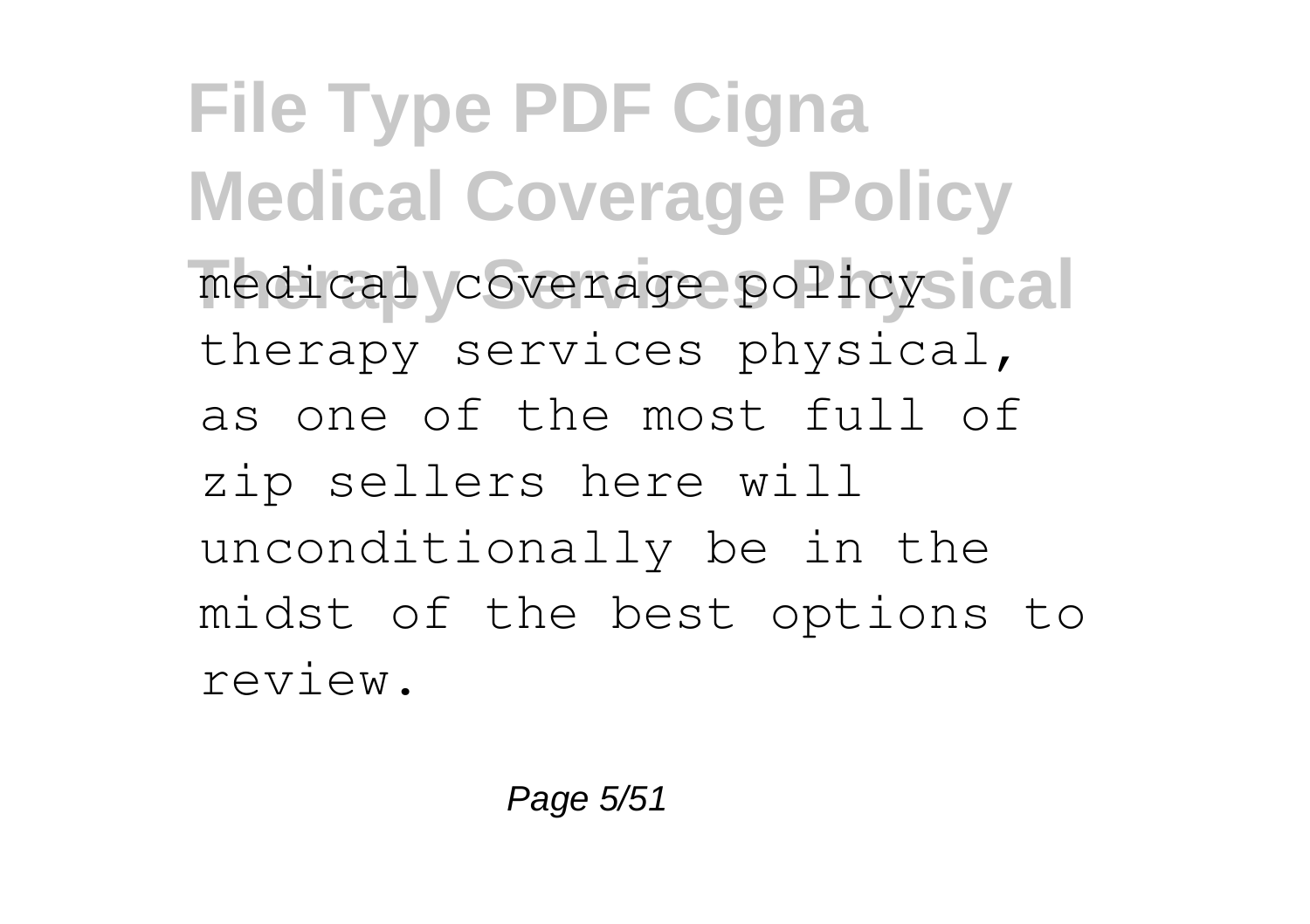**File Type PDF Cigna Medical Coverage Policy Therapy Services Physical** Cigna Hospital Supplemental Insurance English *Humana, Cigna waiving some patient health insurance costs | Coronavirus Conversations* **How Health Insurance Works MEDICAL COVERAGE ABROAD | Choosing International** Page 6/51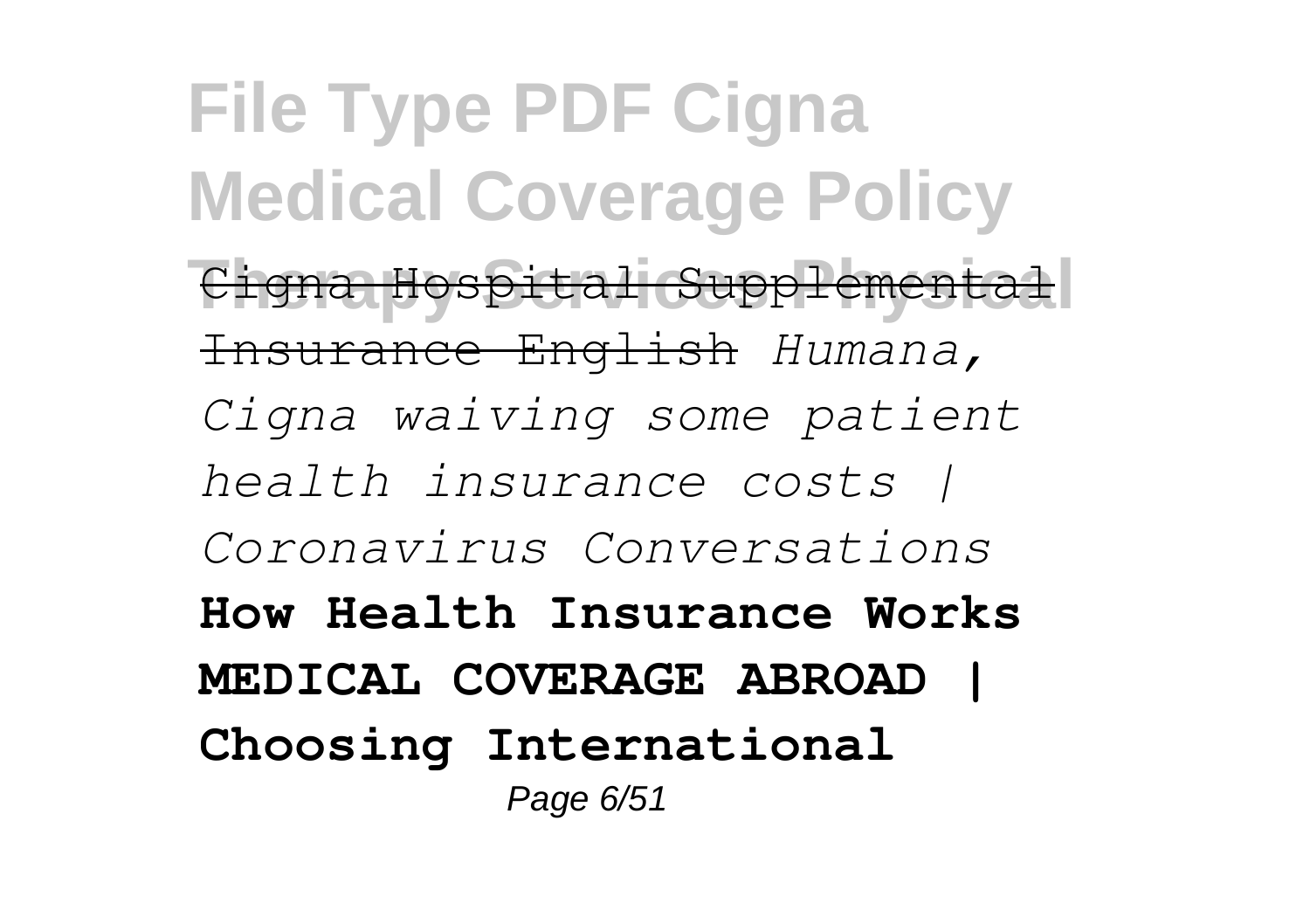**File Type PDF Cigna Medical Coverage Policy** Medical **Insurance** for Long-**Term Travel** The U.S. Healthcare System: A Health Policy Primer for Medical School Applicants **Introducing Cigna's new Hospital Indemnity Plan** *Cigna - How to Submit a* Page 7/51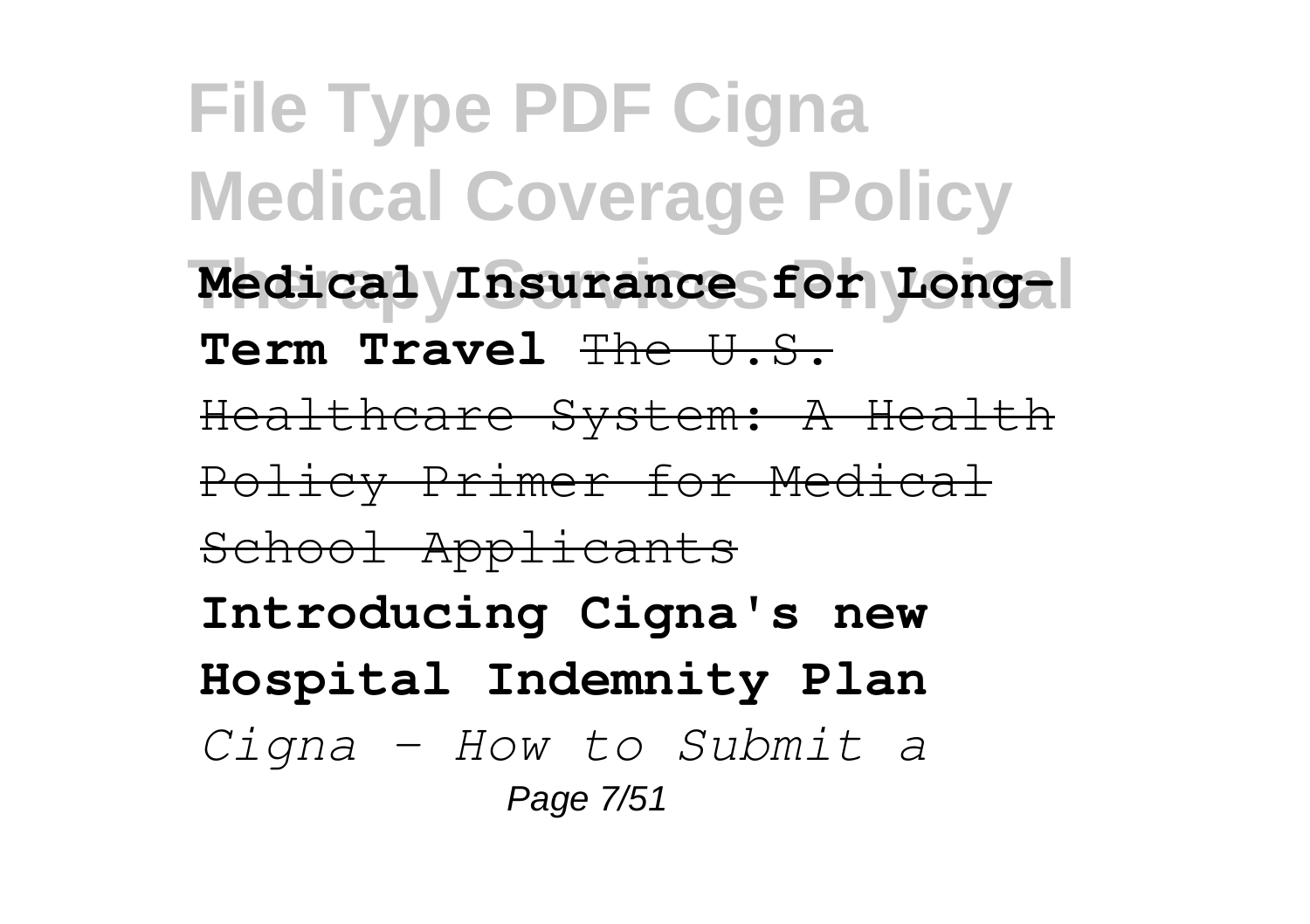**File Type PDF Cigna Medical Coverage Policy Therapy Services Physical** *Claim and Get Reimbursement* Understand Your Cigna SureFit health plan <del>Cigna</del> International Health Insurance Review Understanding Your Health Insurance Costs | Consumer Reports *Why Choose Cigna for* Page 8/51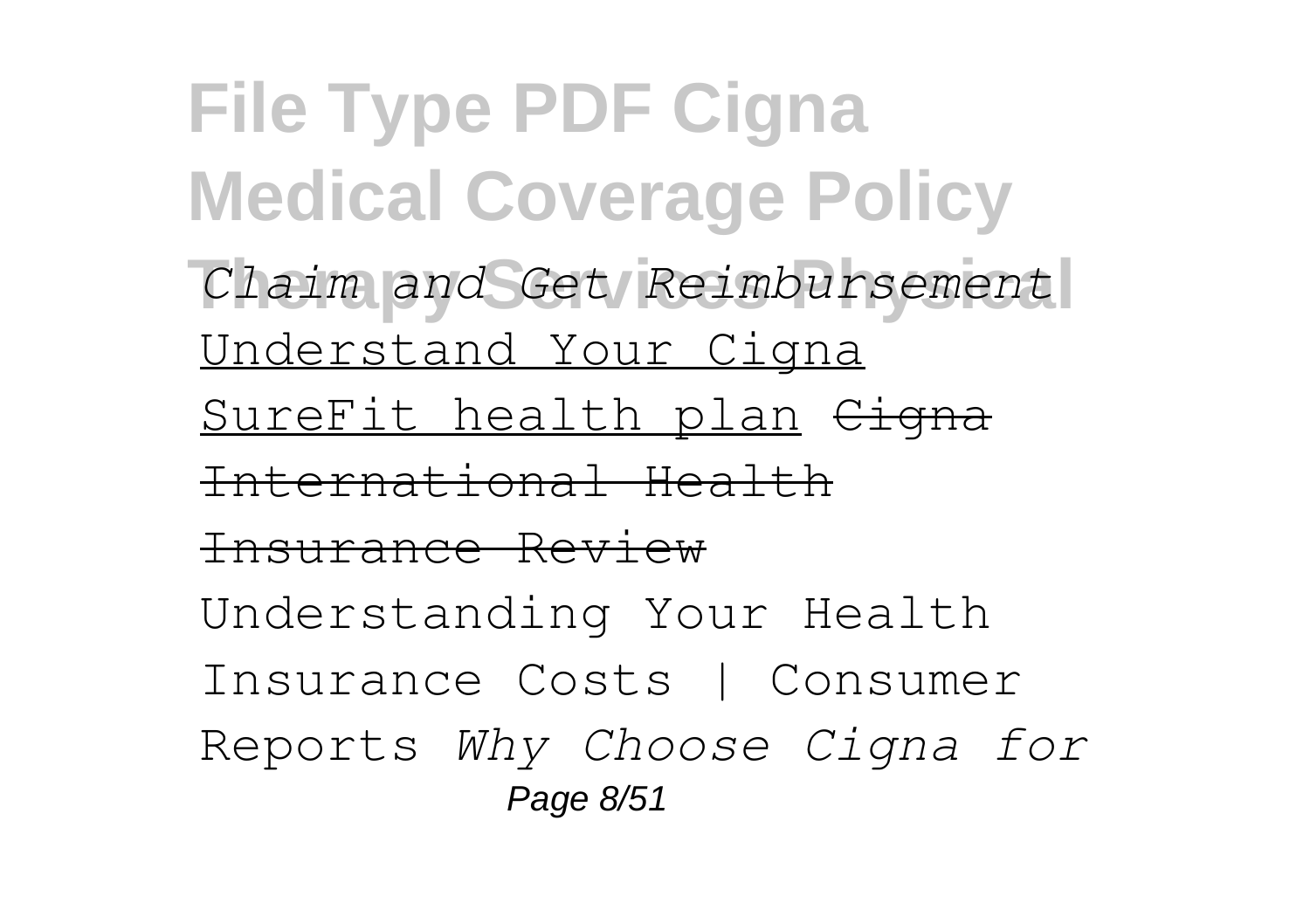**File Type PDF Cigna Medical Coverage Policy** Your Health *Insurance?* Sical International Health Insurance Explained US Healthcare System Explained United Healthcare (AARP) Medicare Supplement Plans in 2020 - AARP Medigap PPO Vs. HMO: What's the Page 9/51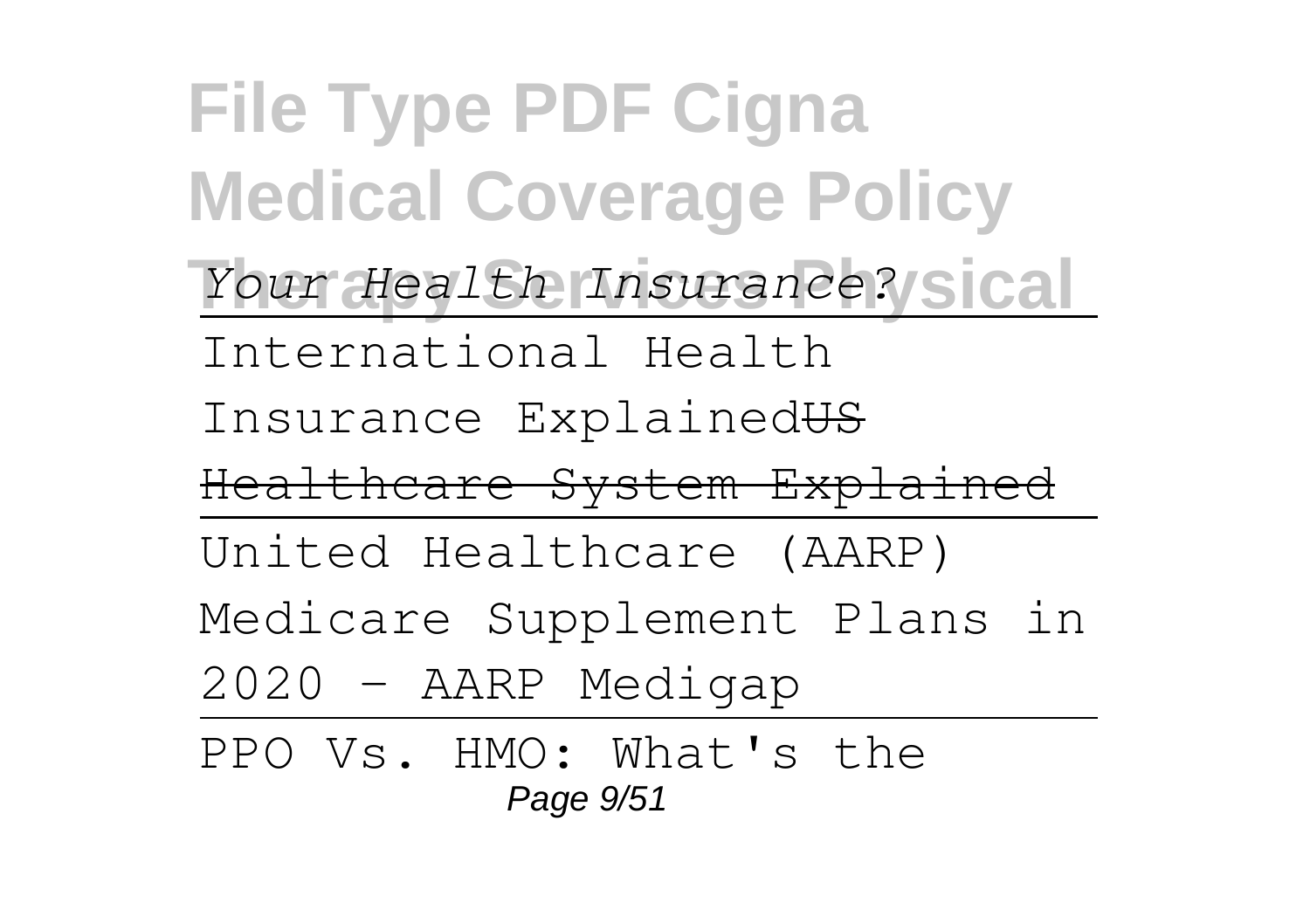**File Type PDF Cigna Medical Coverage Policy** Difference and Which issical Better?*HEALTH INSURANCE for WORLD TRAVELERS (it was actually cheaper than healthcare.gov) How To Choose A Health Care Plan What Are The Differences Between HMO, PPO, And EPO* Page 10/51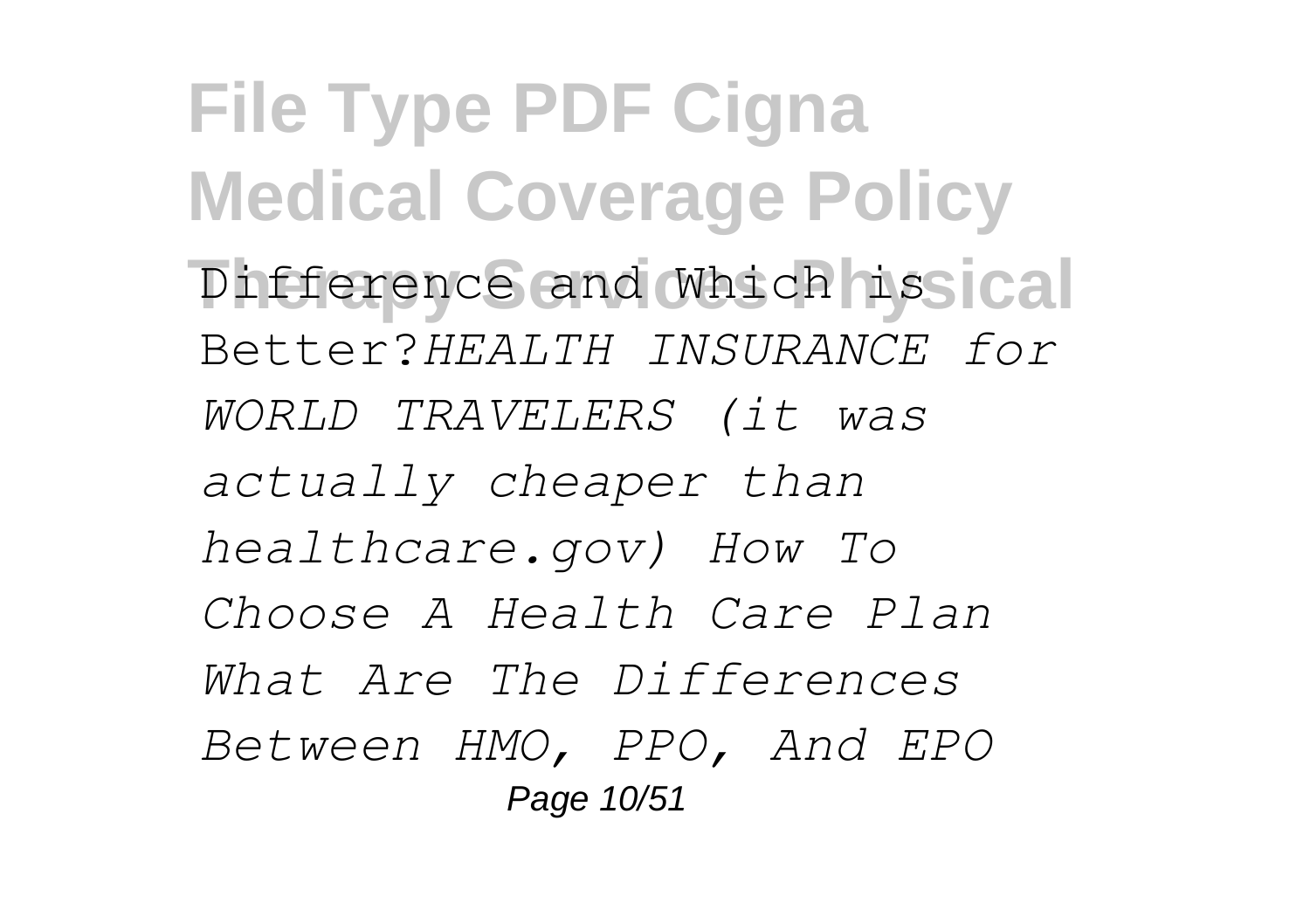**File Type PDF Cigna Medical Coverage Policy Therapy Services Physical** *Health Plans NEW Why Medical Bills In The US Are So Expensive Travel Medical Insurance for Digital Nomads and Expats* HEALTH INSURANCE for United States citizens traveling long-term! Choosing Bronze, Silver, Page 11/51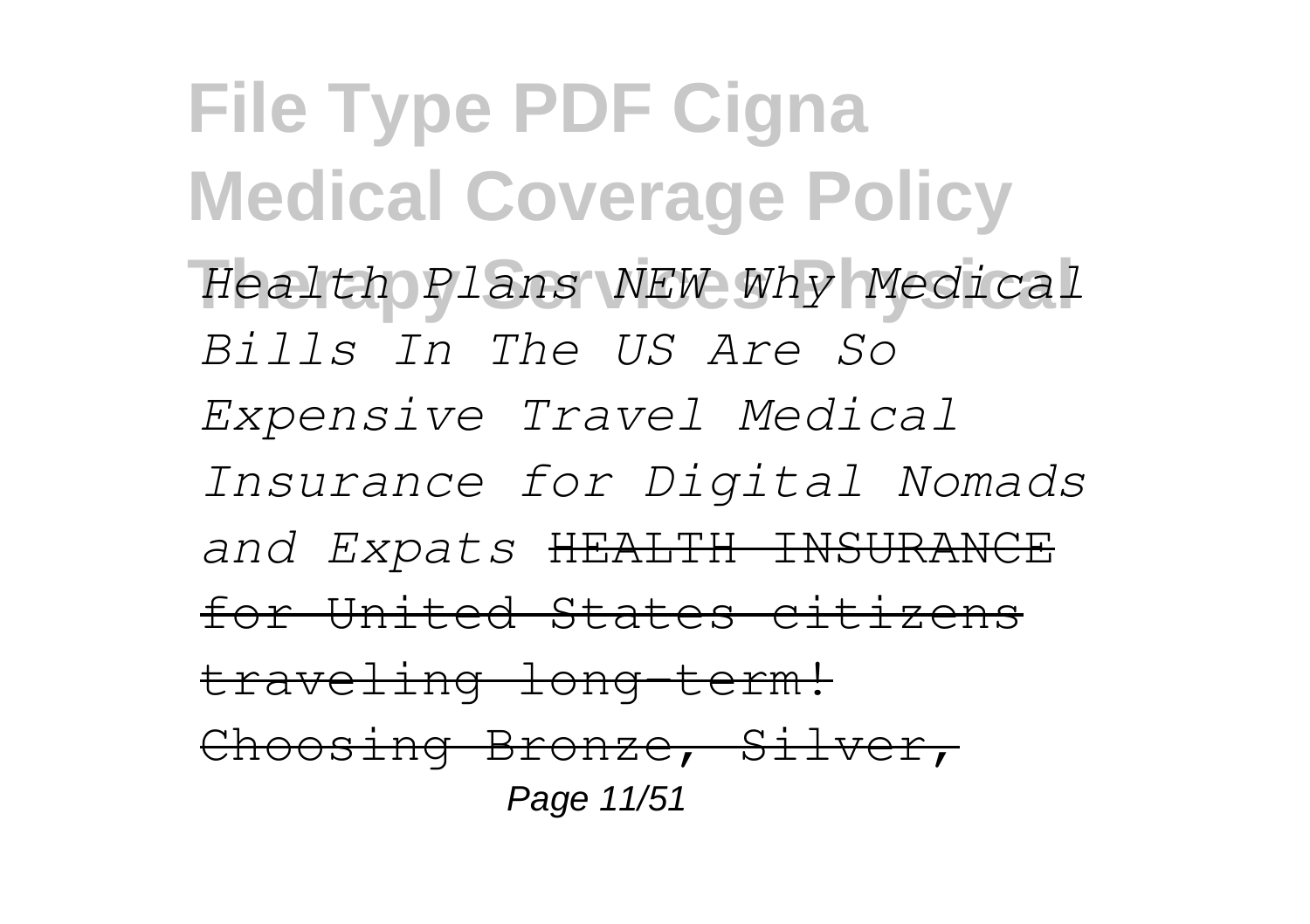**File Type PDF Cigna Medical Coverage Policy Therapy Services Platinum Healthcal** Plans NEW *Will Medicare Pay For My Cancer Treatment? Cigna Medicare Supplement Review Quality Health Coverage with Cigna PPO Nationwide Network* My Health Insurance as a Global Page 12/51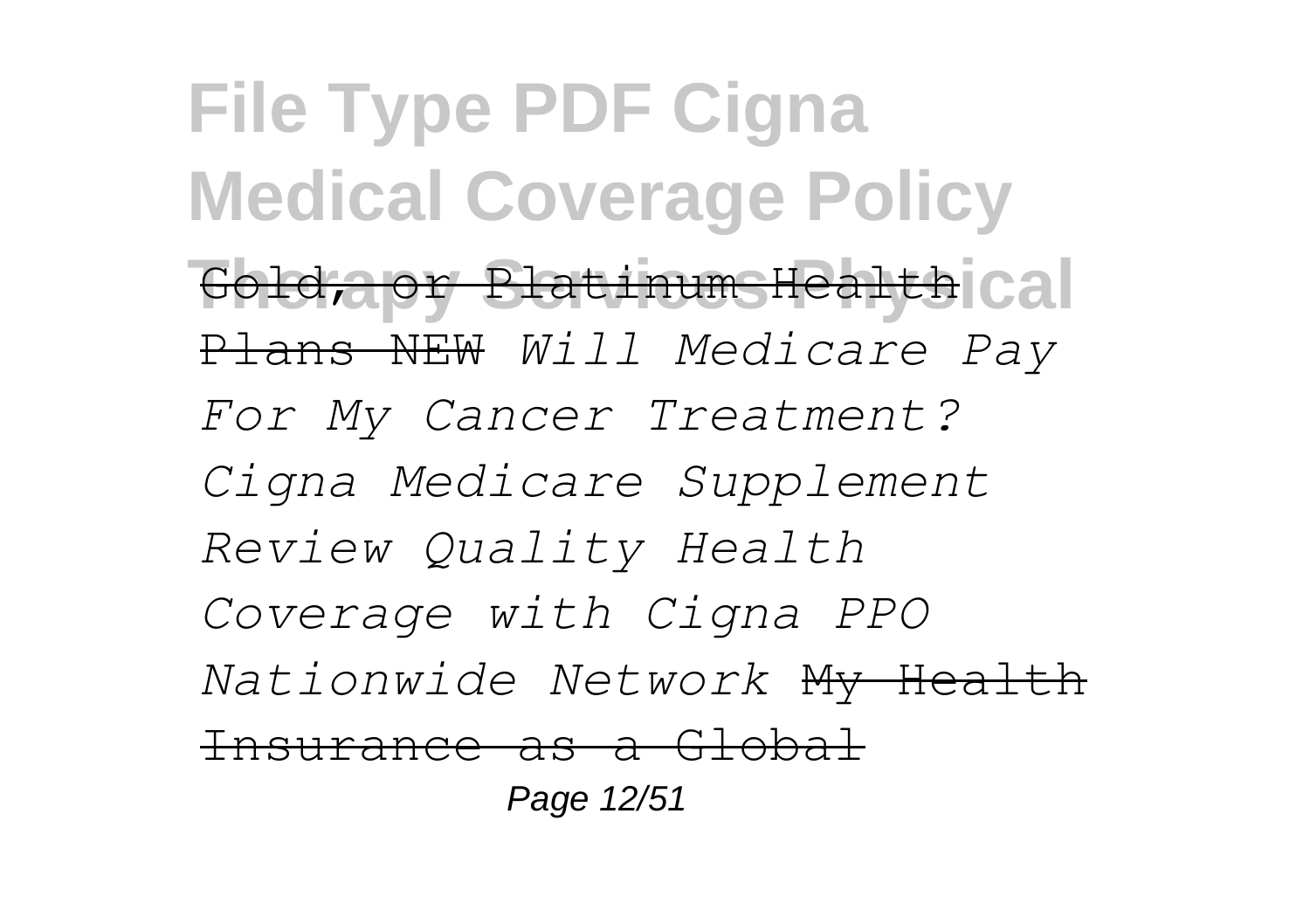**File Type PDF Cigna Medical Coverage Policy Therapy Services Physical** Cigna's Ancillary Products Insurance Billing for Couples Therapy - Ask a Biller Webinar, presented by SimplePractice Working with Secondary Claims - Insurance Billing for private Page 13/51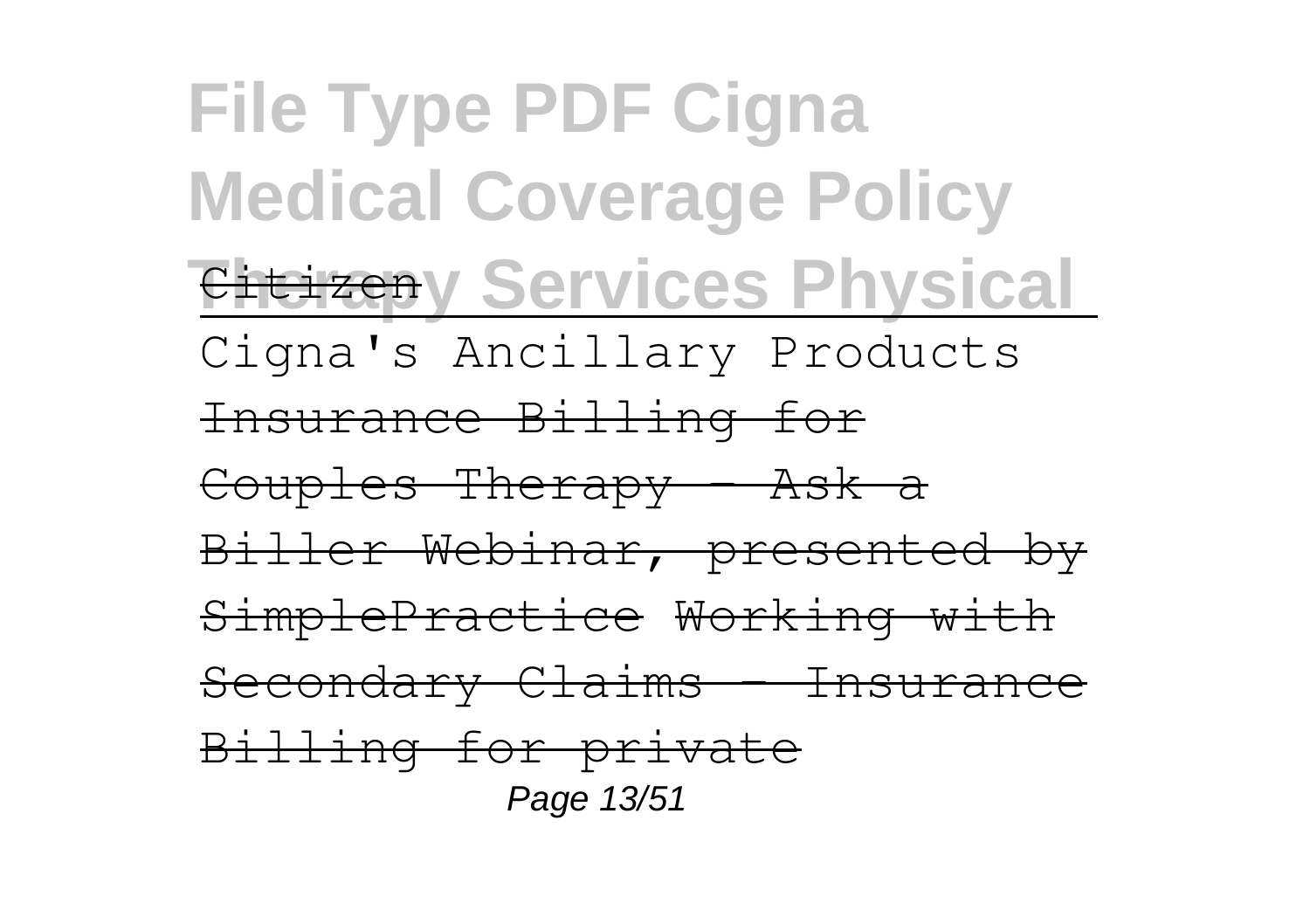**File Type PDF Cigna Medical Coverage Policy Practices Se Ask a Biller** Cal webinar **Cigna TTK Health Insurance | Best Health Insurance | OPD Coverage | Overseas Cover** Cigna Medical Coverage Policy Therapy Physical Therapy (CPG 135) Page 1 of 30 . Cigna Medical Page 14/51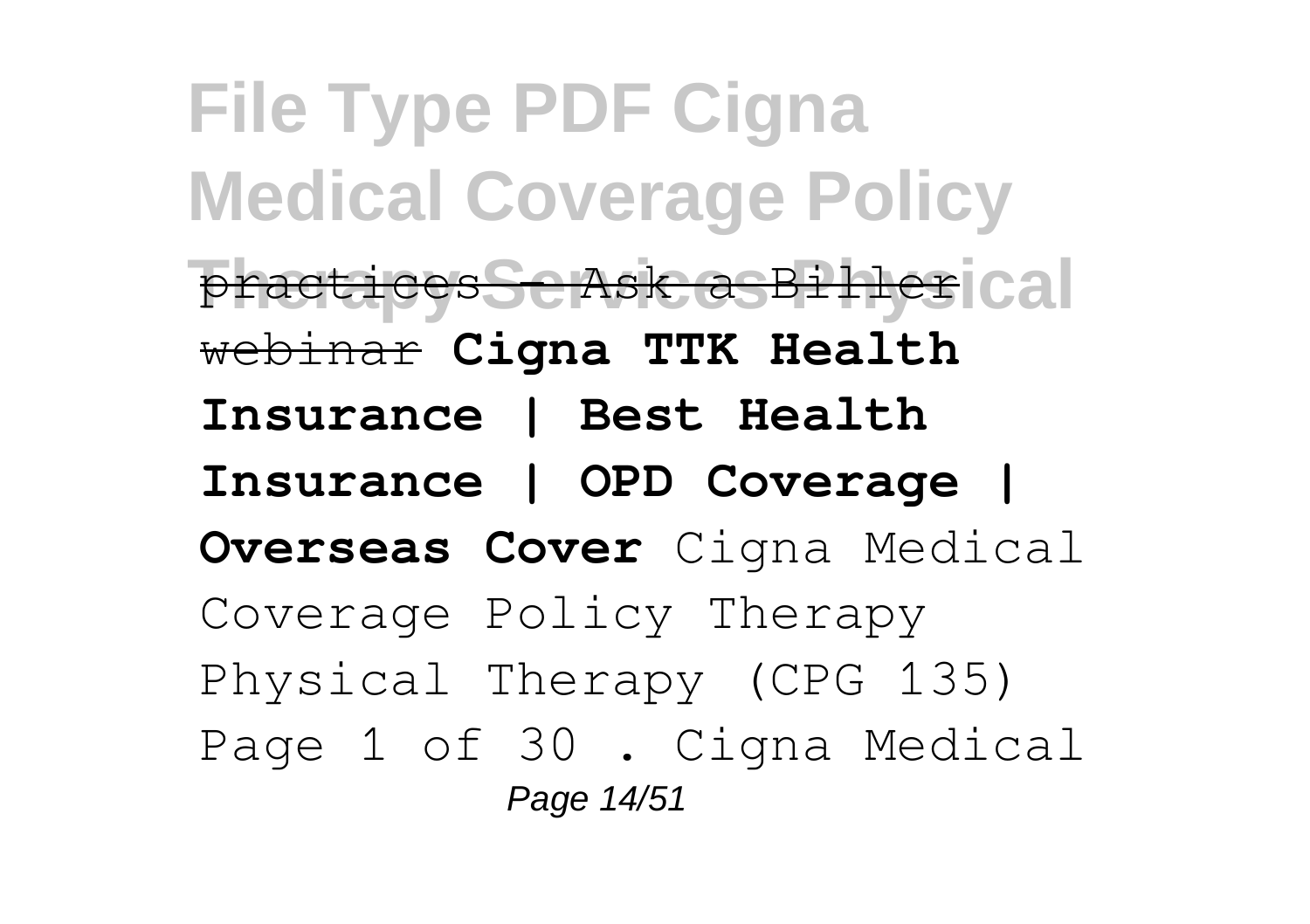**File Type PDF Cigna Medical Coverage Policy** Coverage Policy- Therapy Cal Services . Physical Therapy . Effective Date: 12/15/2020

. Next Review Date:

12/15/2021 . INSTRUCTIONS FOR USE . Cigna / ASH Medical Coverage Policies are intended to provide Page 15/51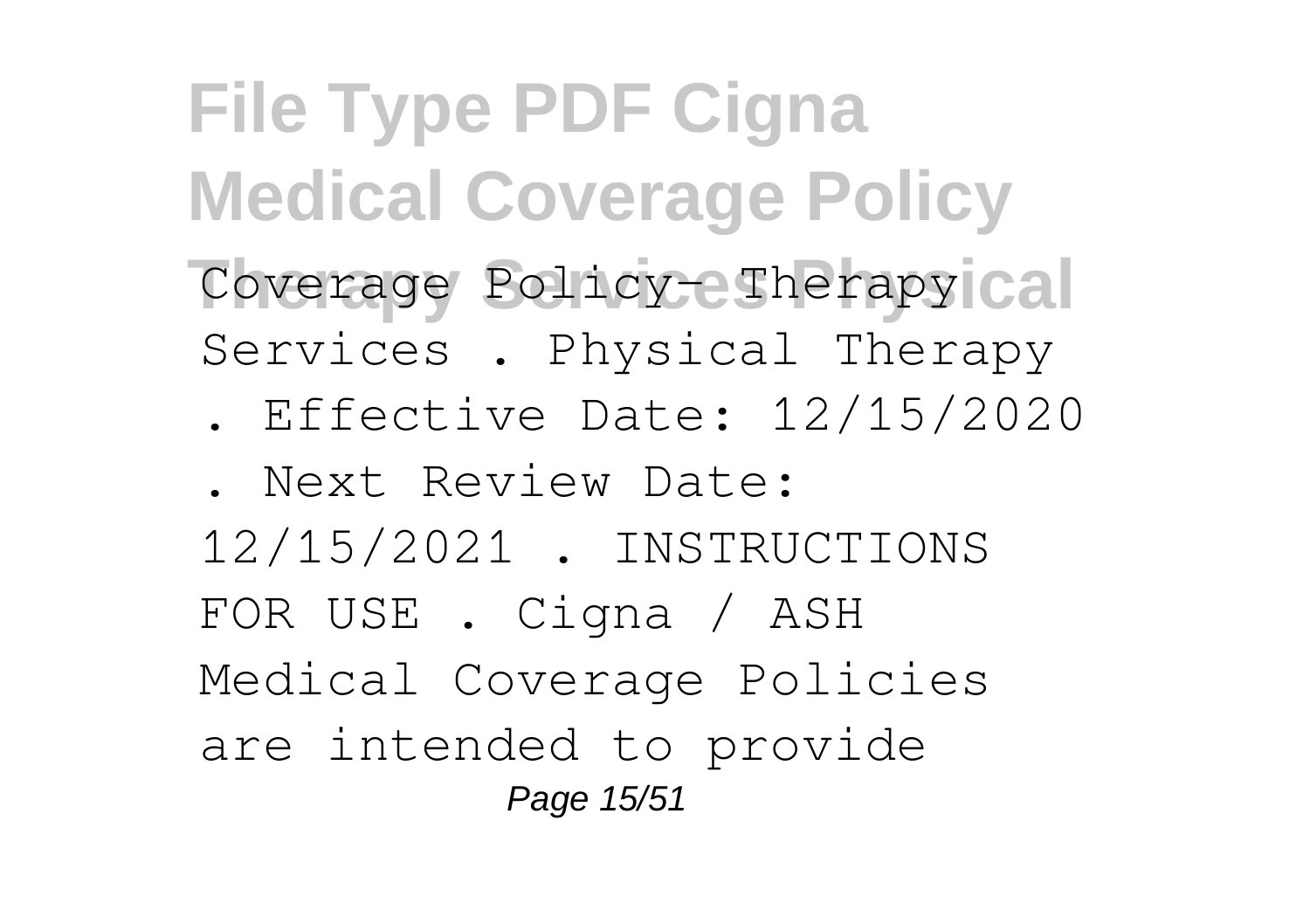**File Type PDF Cigna Medical Coverage Policy** guidance in interpreting cal certain standard benefit plans administered by Cigna Companies.

Cigna Medical Coverage Policy- Therapy Services Physical ... Page 16/51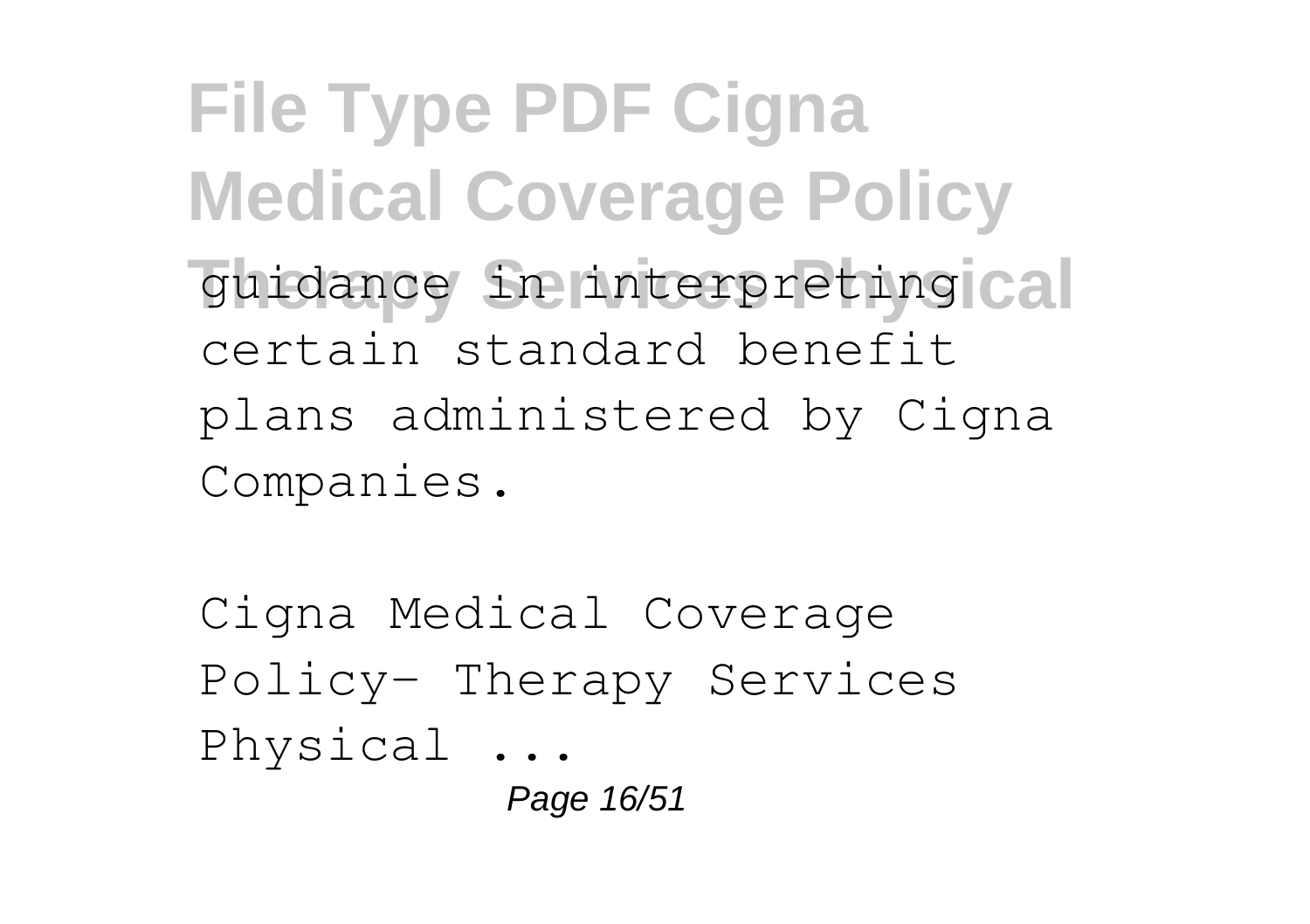**File Type PDF Cigna Medical Coverage Policy** Occupational Therapy (CPG al 155) Page 1 of 24 . Cigna Medical Coverage Policy-Therapy Services . Occupational Therapy . Effective Date: 3/15/2021 . Next Review Date: 12/15/2021 . INSTRUCTIONS FOR USE . Page 17/51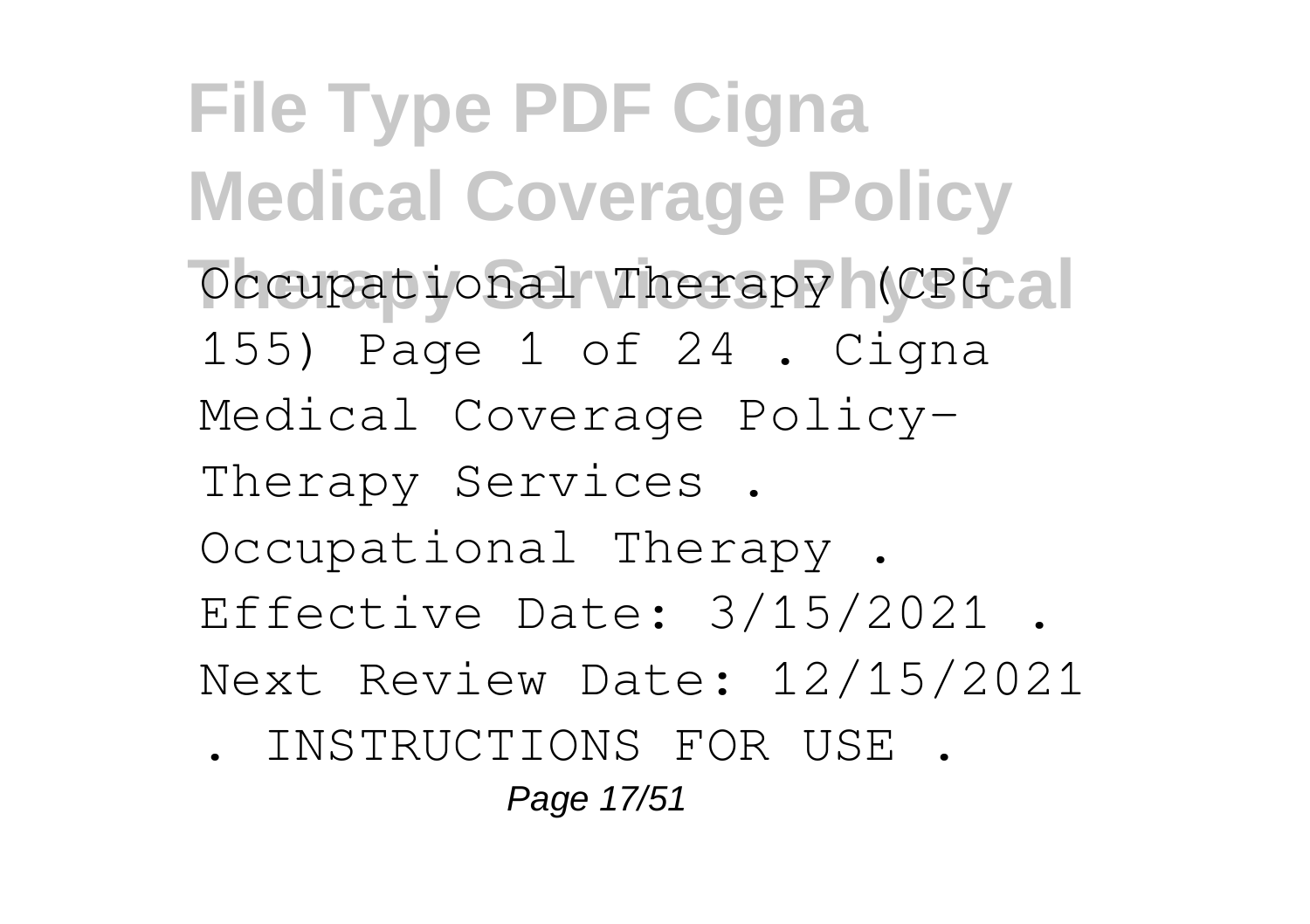**File Type PDF Cigna Medical Coverage Policy Therapy Services Physical** Cigna / ASH Medical Coverage Policies are intended to provide guidance in interpreting certain standard benefit plans administered by Cigna ...

Cigna Medical Coverage Page 18/51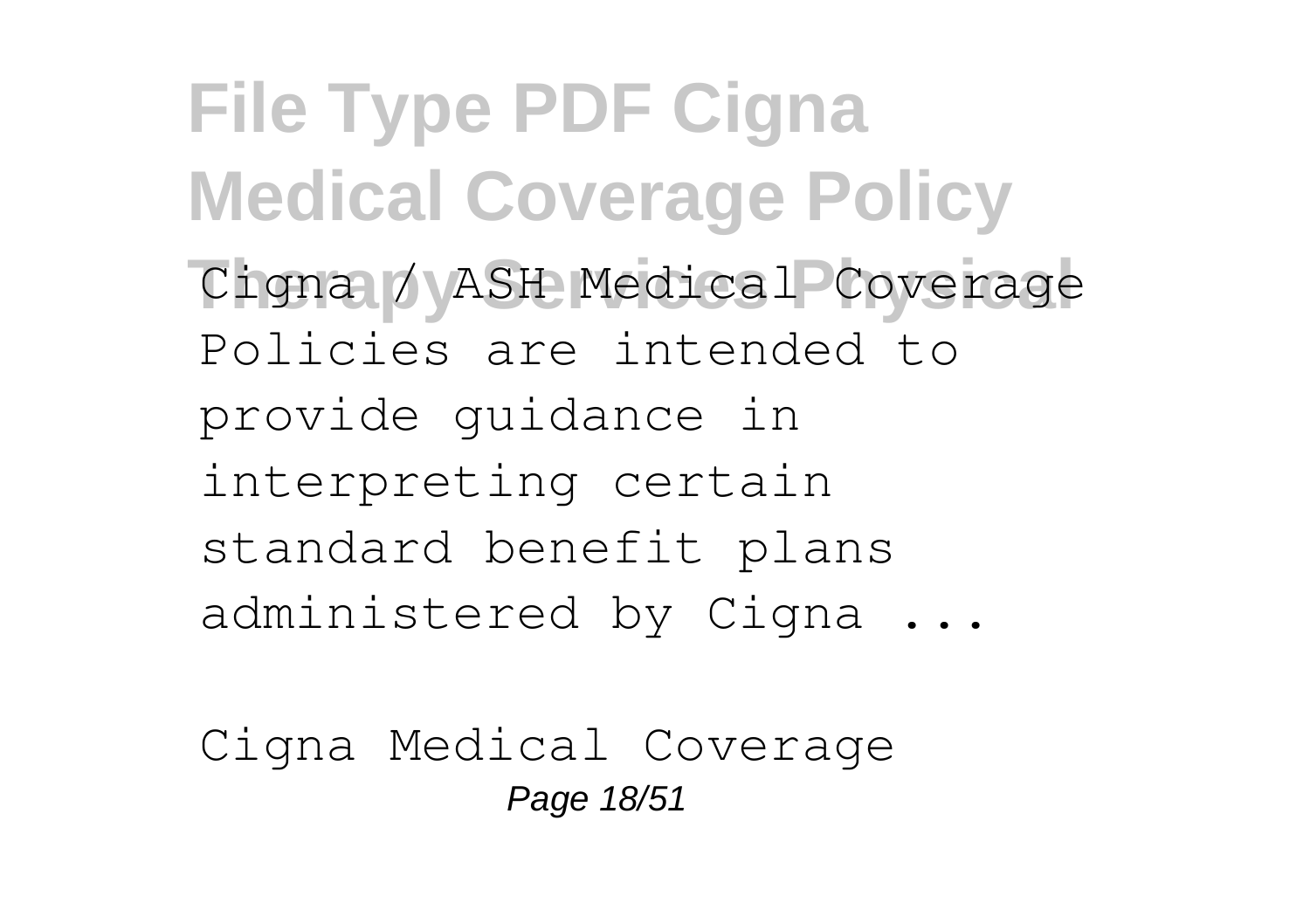**File Type PDF Cigna Medical Coverage Policy** Policy- Therapy Services ... Physical Therapy (CPG 135) Page 1 of 30 . Cigna Medical Coverage Policy- Therapy Services . Physical Therapy

- . Effective Date: 3/15/2021
- . Next Review Date:

12/15/2021 . INSTRUCTIONS Page 19/51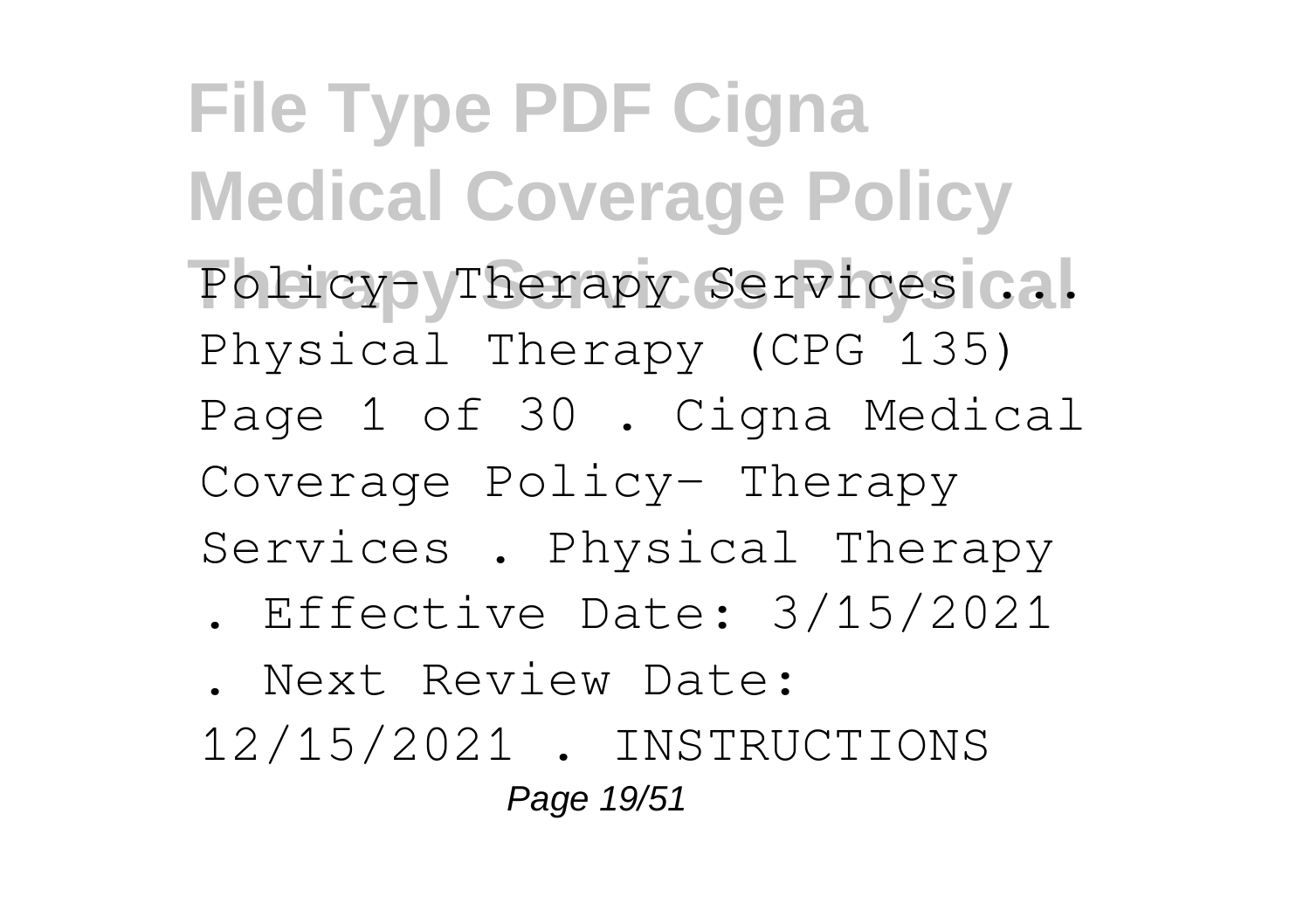**File Type PDF Cigna Medical Coverage Policy** FOR USEV. Scigna / SASH vsical Medical Coverage Policies are intended to provide guidance in interpreting certain standard benefit plans administered by Cigna Companies.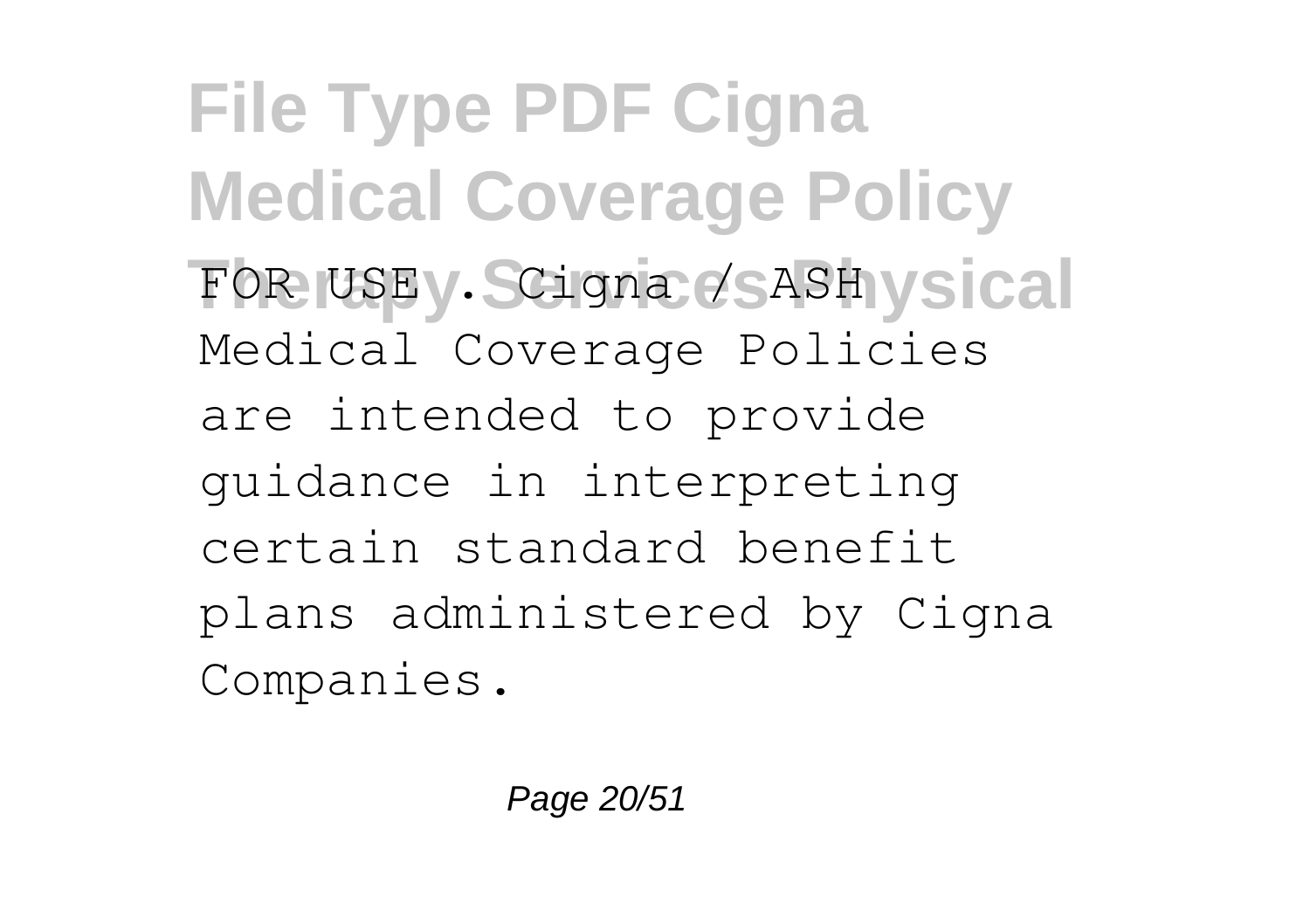**File Type PDF Cigna Medical Coverage Policy** Cigna Medical Coverage Sical Policy- Therapy Services Physical ... Cigna Medical Coverage Policy- Therapy Services . Chiropractic Care . Effective Date: 3/15/2021 . Next Review Date: 12/15/2021 Page 21/51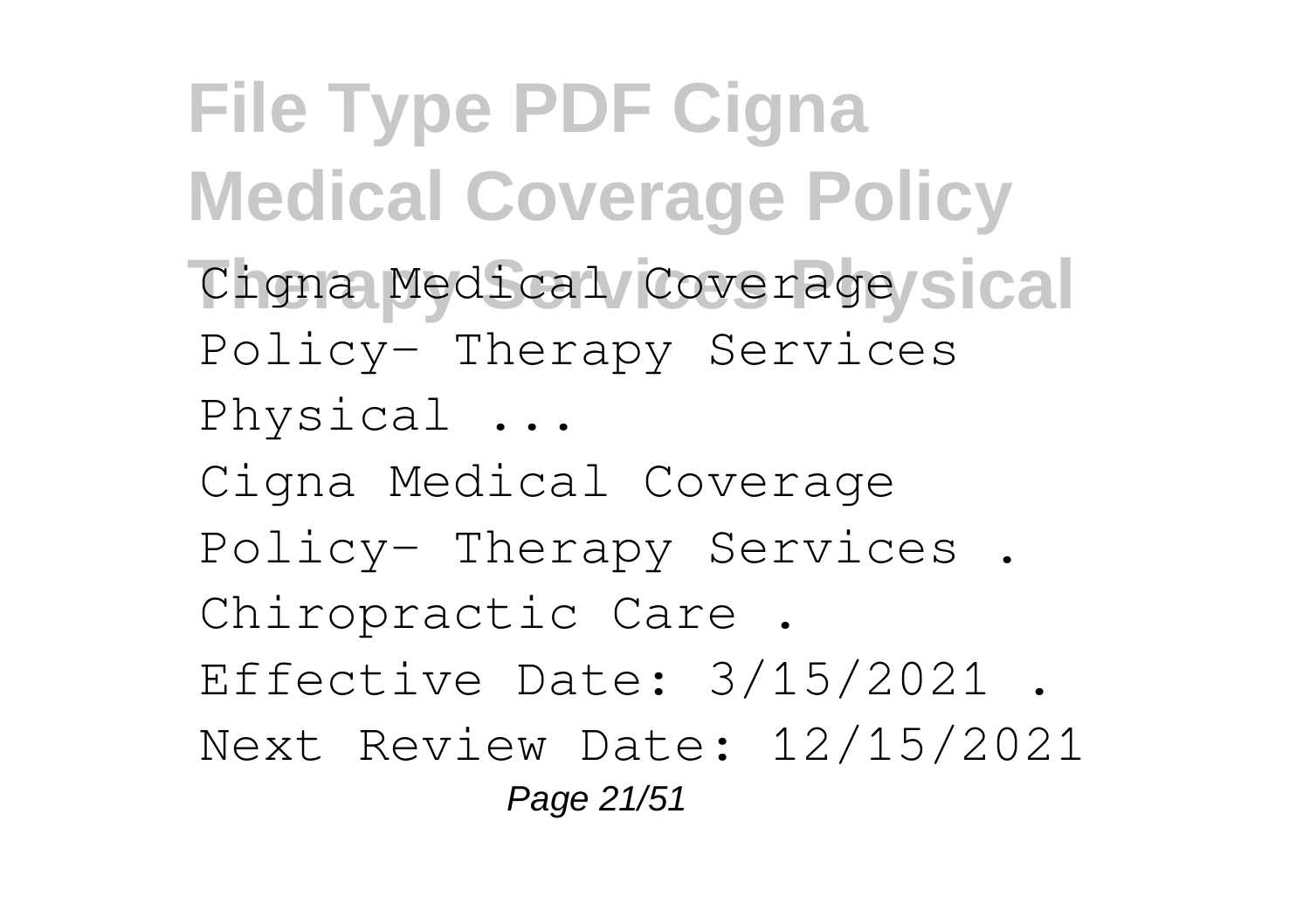**File Type PDF Cigna Medical Coverage Policy ThINSTRUCTIONS FOR USE/Sical** Cigna / ASH Medical Coverage Policies are intended to provide guidance in interpreting certain standard benefit plans administered by Cigna Companies.

Page 22/51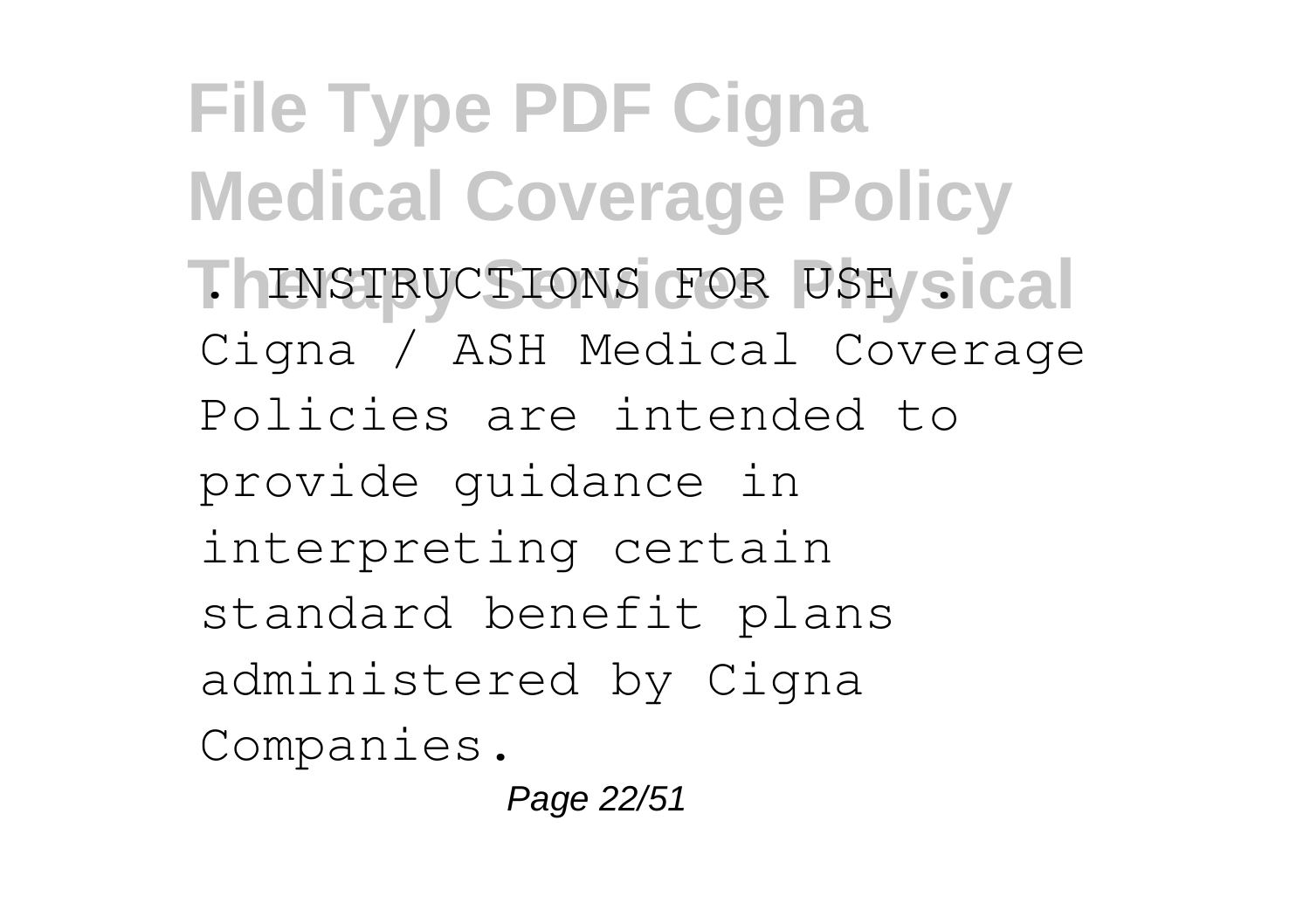**File Type PDF Cigna Medical Coverage Policy Therapy Services Physical** Cigna Medical Coverage Policy- Therapy Services ... Cigna Medical Coverage Policy- Therapy Services . Cognitive Rehabilitation . Effective Date: 7/15/2020 . Next Review Date: 7/15/2021 Page 23/51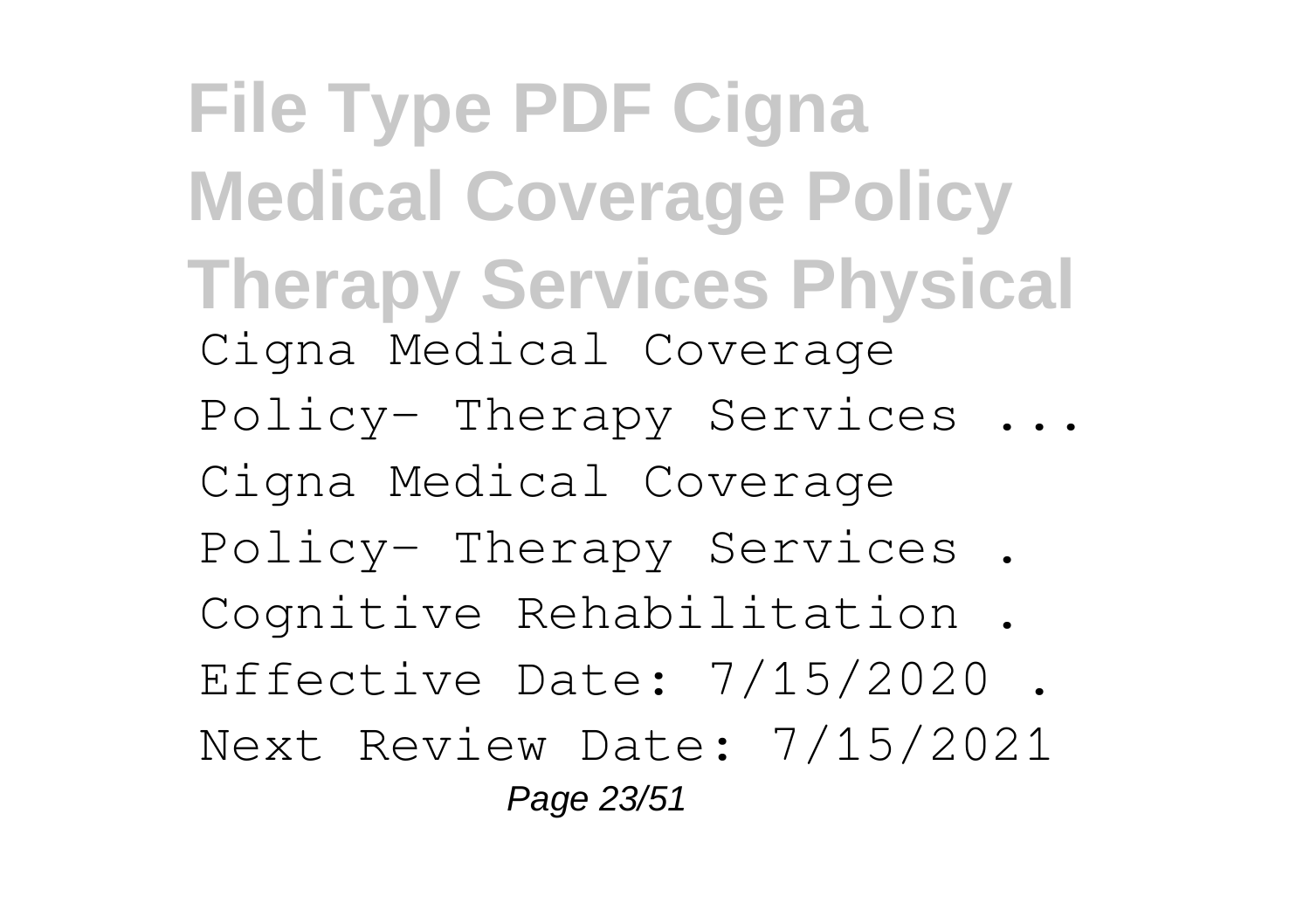**File Type PDF Cigna Medical Coverage Policy ThINSTRUCTIONS FOR USE/Sical** Cigna / ASH Medical Coverage Policies are intended to provide guidance in interpreting certain standard benefit plans administered by Cigna Companies.

Page 24/51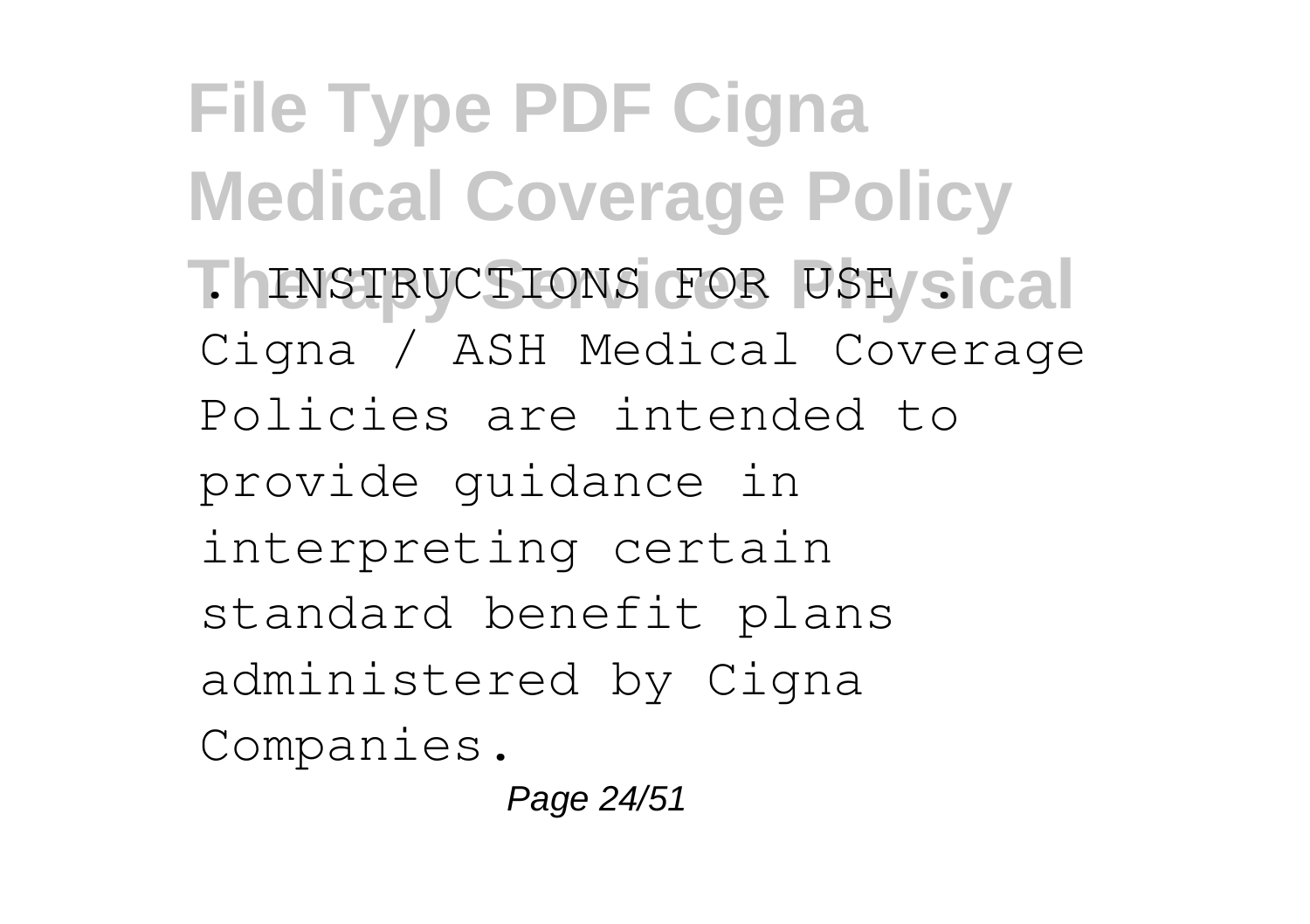**File Type PDF Cigna Medical Coverage Policy Therapy Services Physical** Cigna Medical Coverage Policy- Therapy Services Cognitive ... Cigna / ASH Medical Coverage Policies are intended to provide guidance in interpreting certain Page 25/51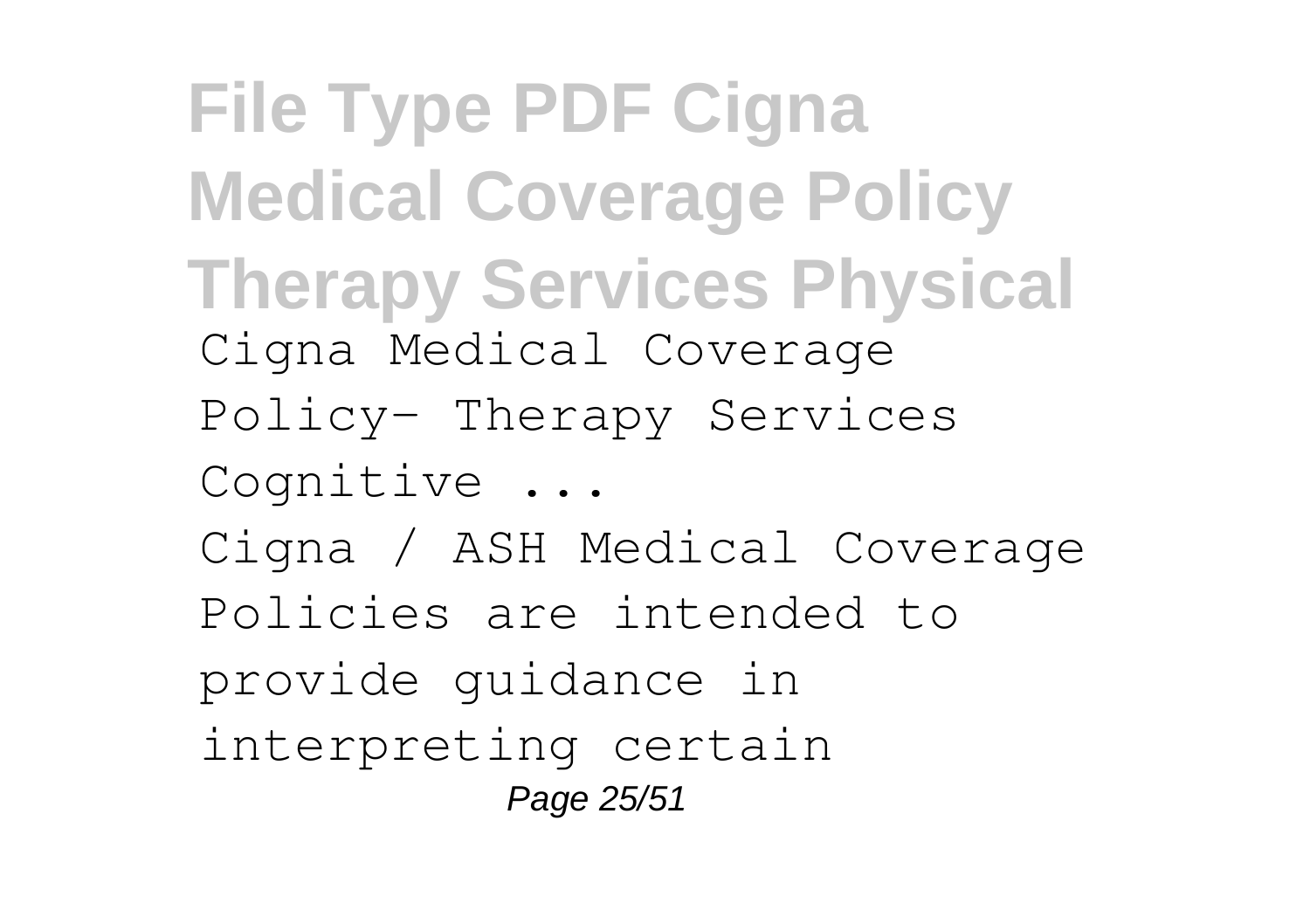**File Type PDF Cigna Medical Coverage Policy** standard benefit plansysical administered by Cigna Companies. Please note, the terms of a customer's particular benefit plan document may differ significantly from the standard benefit plans upon Page 26/51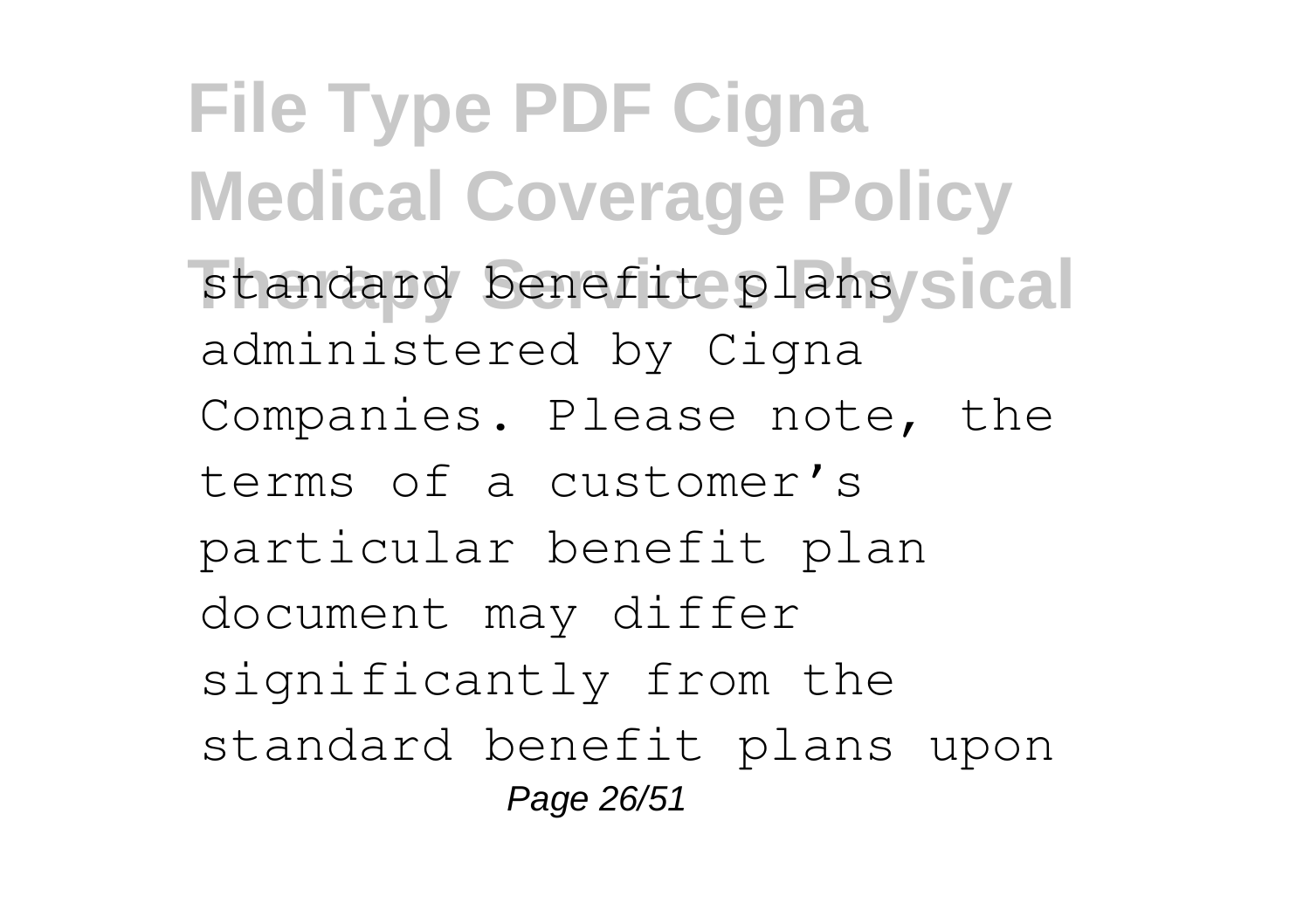**File Type PDF Cigna Medical Coverage Policy** which these Cigna / ASHsical Medical Coverage Policies are based.

Cigna Medical Coverage Policy- Therapy Services Acupuncture Cigna Medical Coverage Page 27/51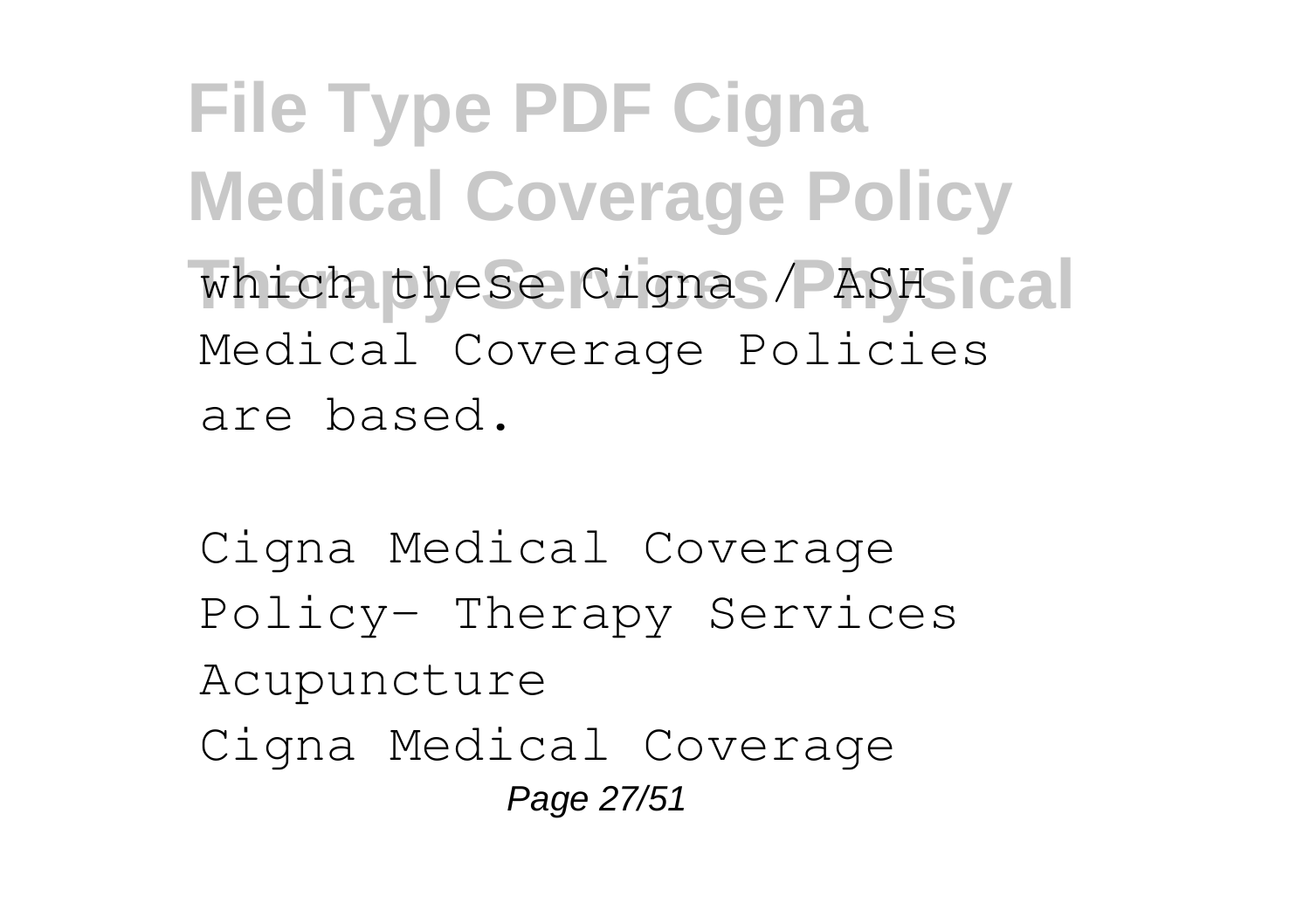**File Type PDF Cigna Medical Coverage Policy** Policy- Therapy Services **Cal** Biofeedback . Effective Date: 11/15/2020 . Next Review Date: 11/15/2021 . INSTRUCTIONS FOR USE . Cigna / ASH Medical Coverage Policies are intended to provide guidance in Page 28/51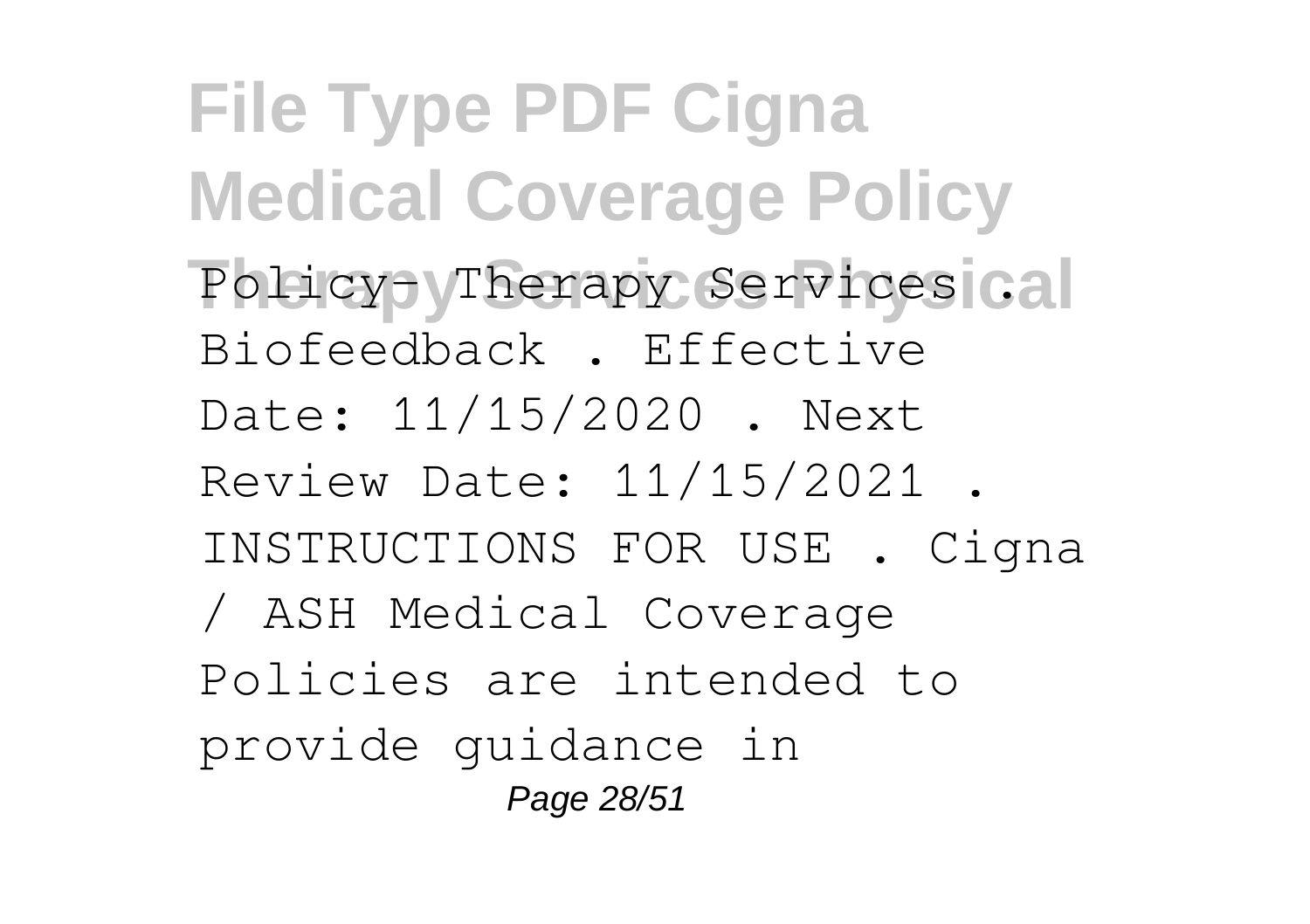**File Type PDF Cigna Medical Coverage Policy** interpreting certain **Waldel** standard benefit plans administered by Cigna Companies.

Cigna Medical Coverage Policy- Therapy Services Biofeedback Page 29/51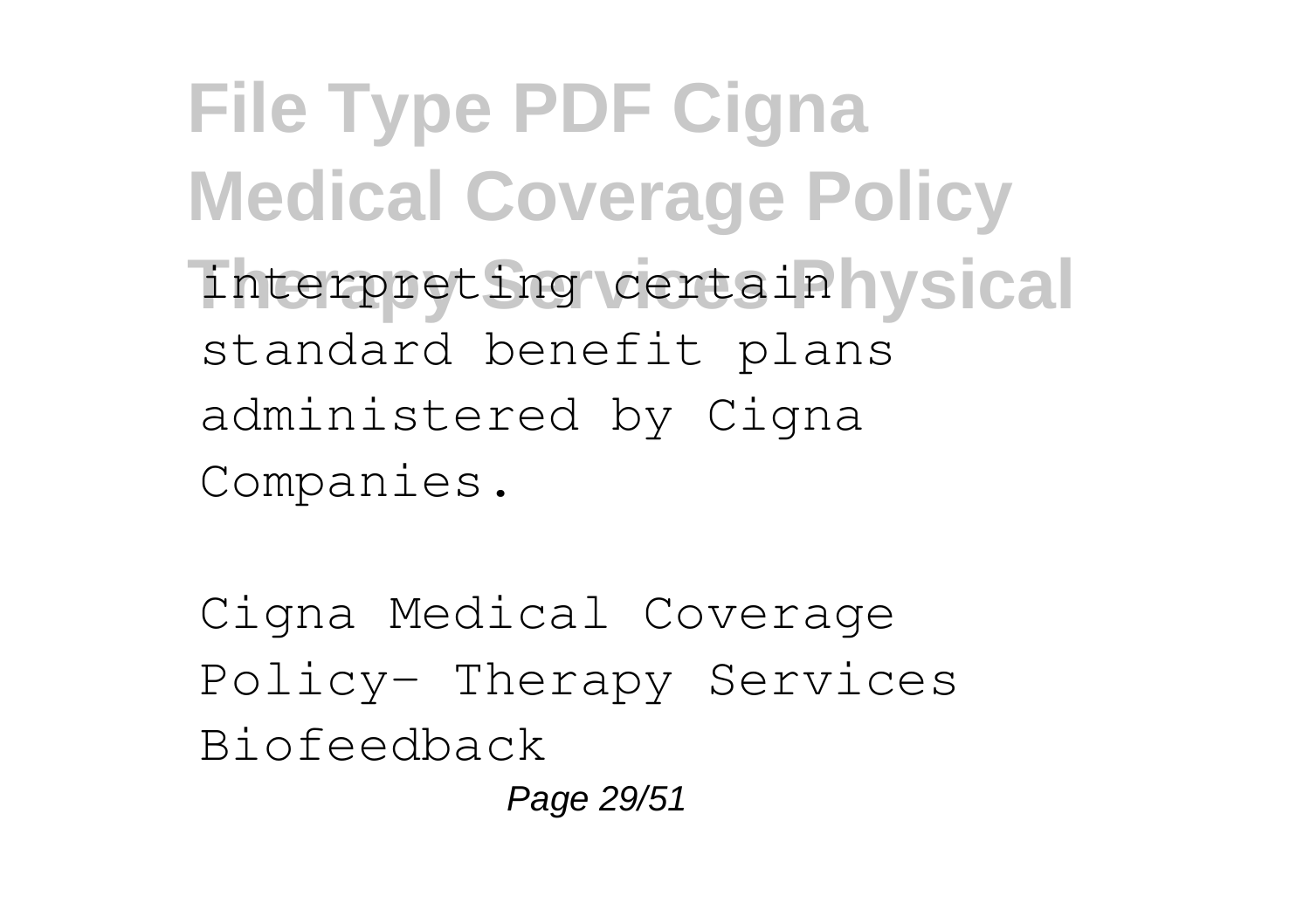**File Type PDF Cigna Medical Coverage Policy** medical necessity and other coverage determinations. Overview . This Coverage Policy addresses speech therapy services including speech therapy, voice therapy, swallowing/feeding therapy and aural/auditory Page 30/51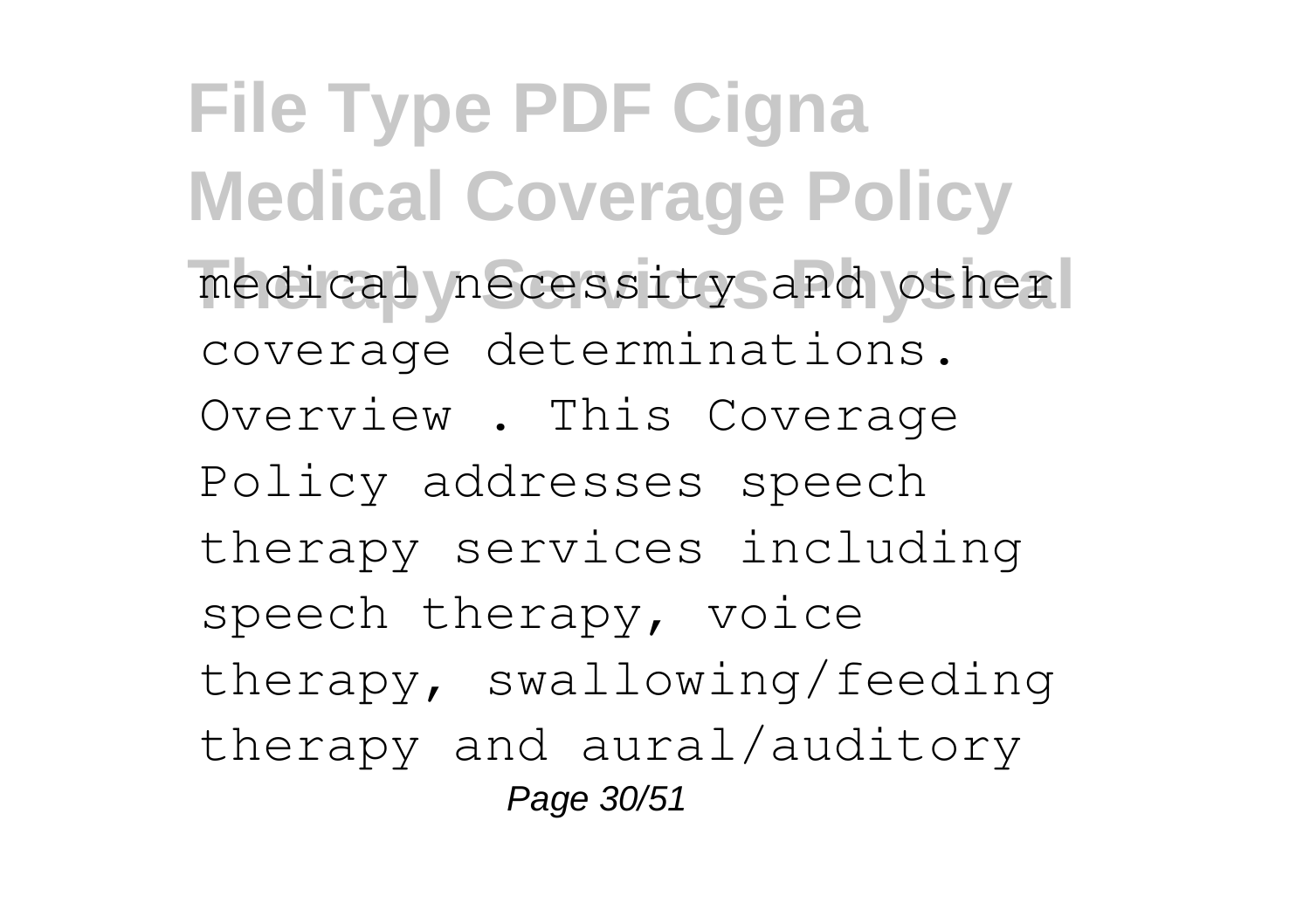**File Type PDF Cigna Medical Coverage Policy** rehabilitation. Coverage<sup>cal</sup> Policy . Under many benefit plans, coverage for outpatient speech therapy and speech therapy provided in the

Speech Therapy - Cigna Page 31/51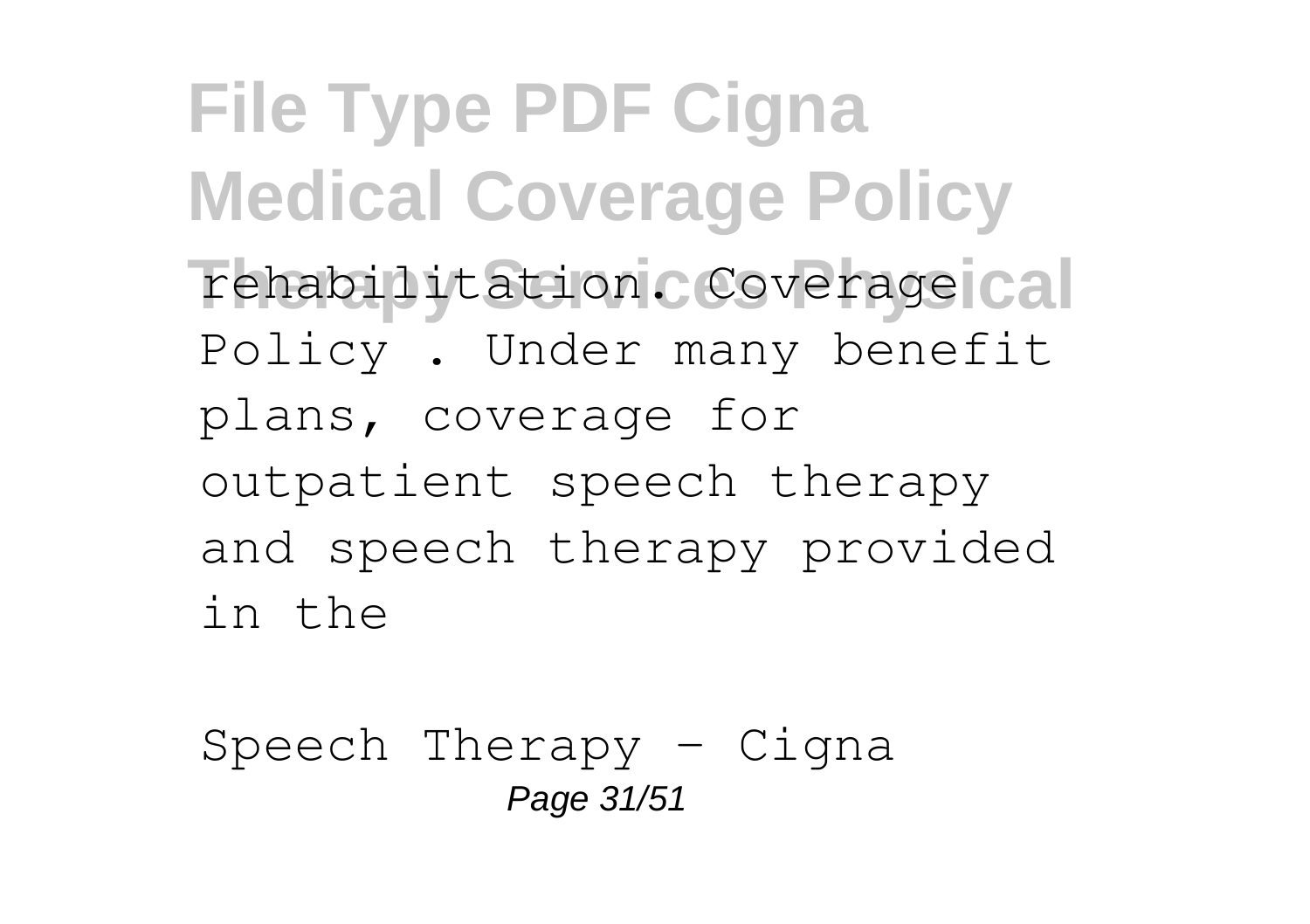**File Type PDF Cigna Medical Coverage Policy** Cigna coverage policies are tools to assist in interpreting standard health coverage plan provisions.

Coverage Policies | Cigna Requests for coverage of an alternative therapy are Page 32/51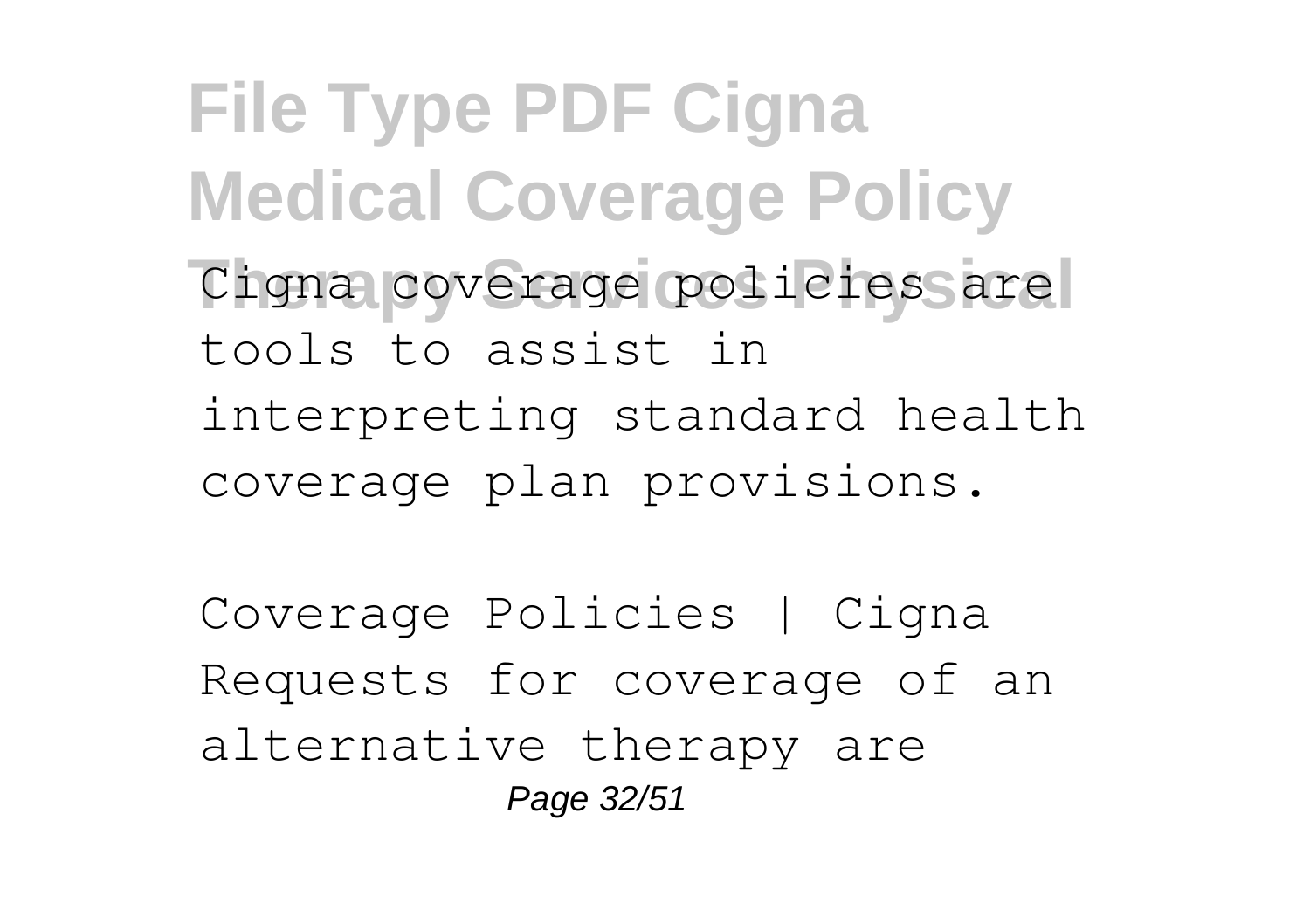**File Type PDF Cigna Medical Coverage Policy** reviewed on a case-by-case basis by the local Cigna HealthCare physician-medical director to determine if the treatment has been proven scientifically to be effective (i.e. supported by peer review literature) and Page 33/51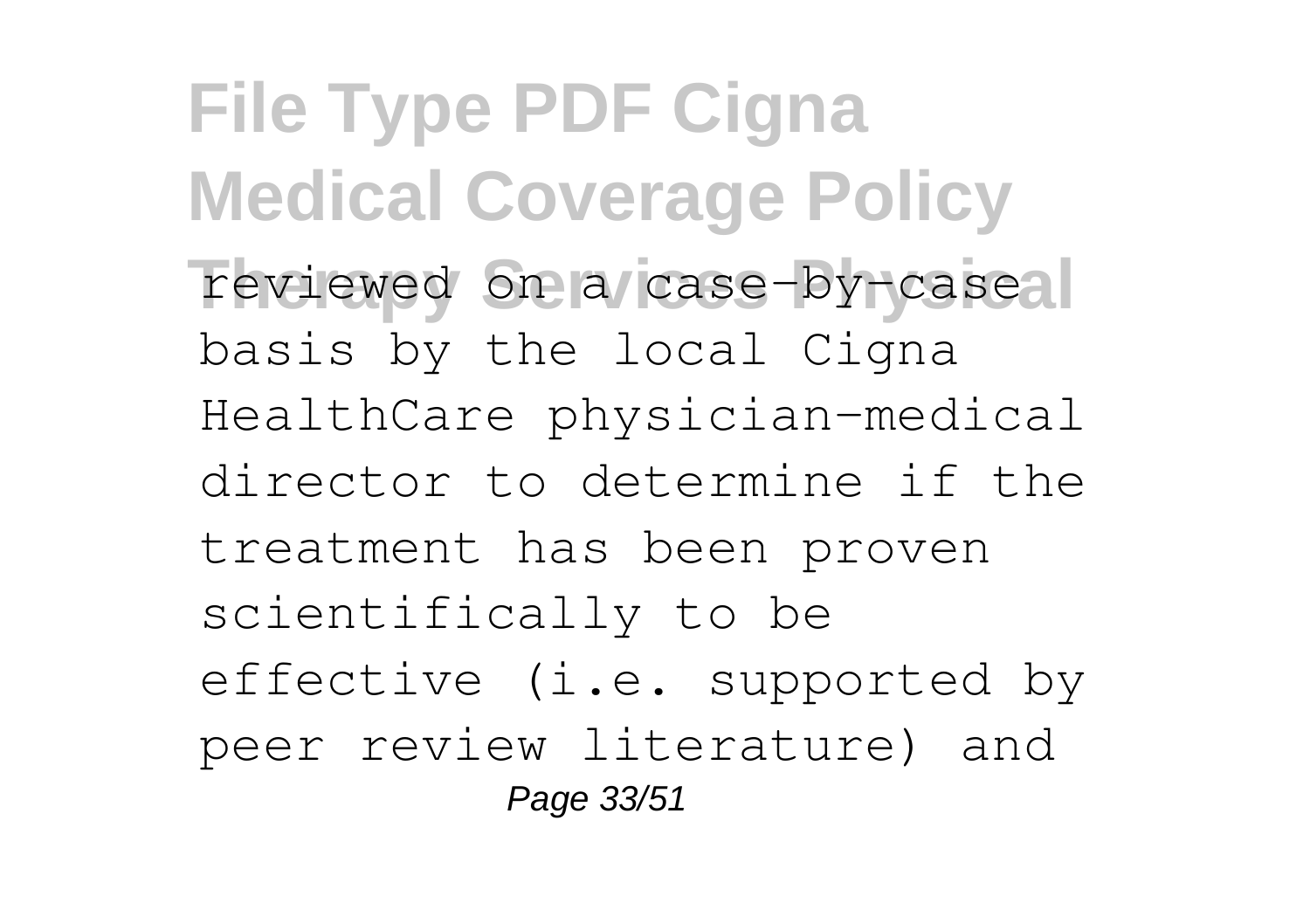**File Type PDF Cigna Medical Coverage Policy** whether it is covered under the member's benefit plan.

Cigna Healthcare Coverage Policies | Cigna The information, tools, and resources you need to support the day-to-day needs Page 34/51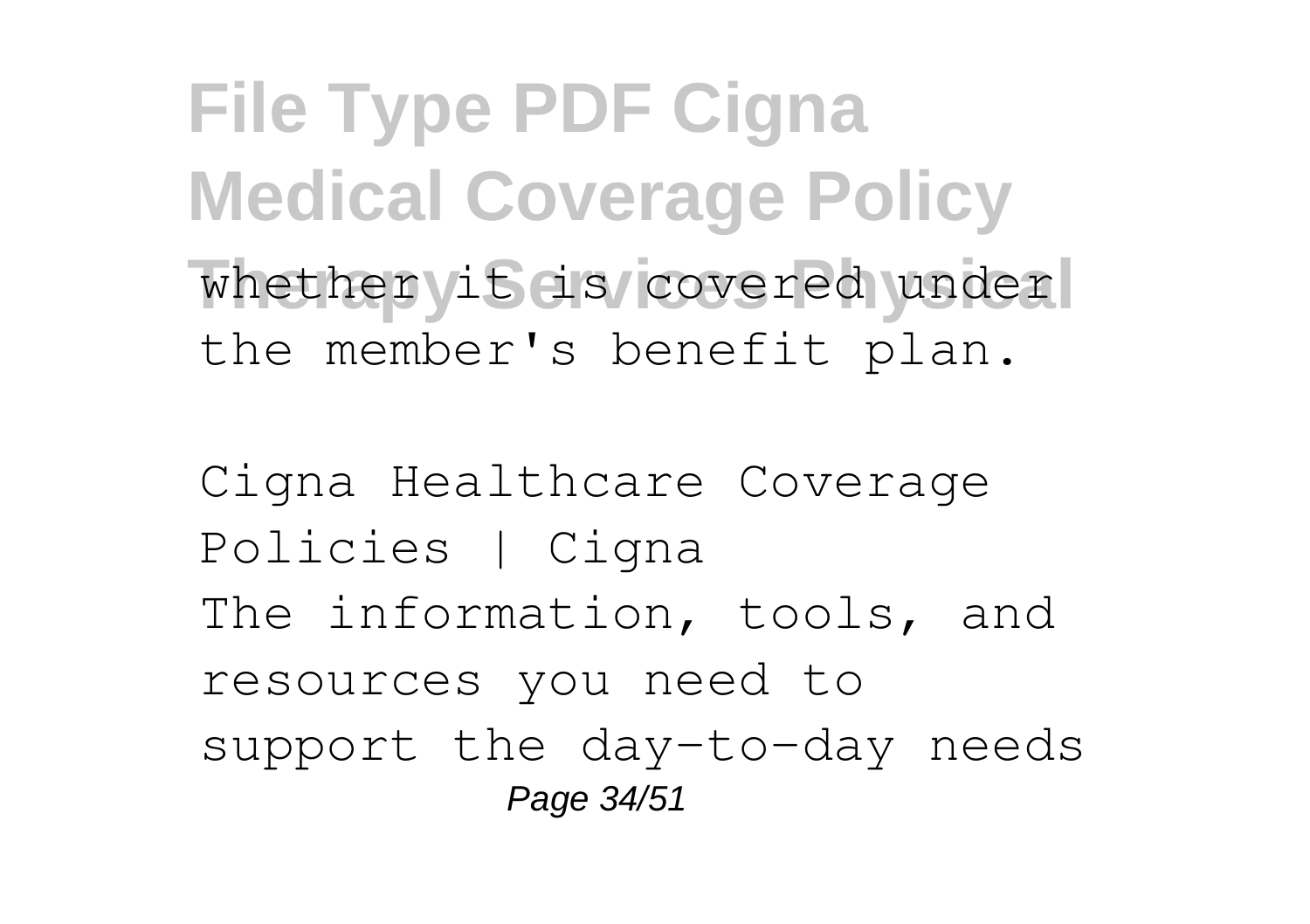**File Type PDF Cigna Medical Coverage Policy The Your office ces Physical** 

Cigna for Health Care Professionals The following coverage policy applies to health benefit plans administered by Cigna. Coverage policies Page 35/51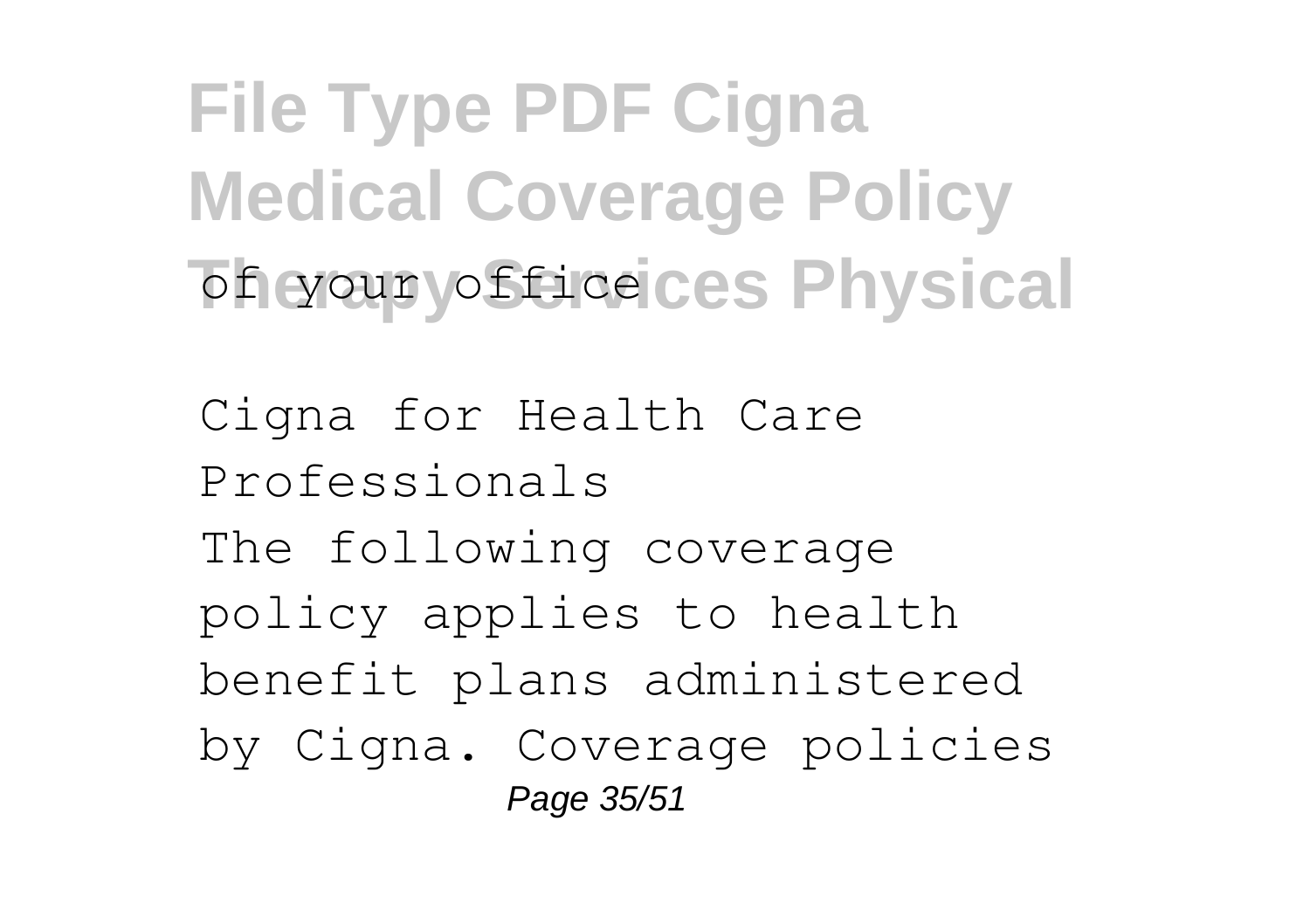**File Type PDF Cigna Medical Coverage Policy** are intended to provides cal guidance in interpreting certain standard Cigna benefit plans and are used by medical directors and other health care professionals in making medical necessity and other Page 36/51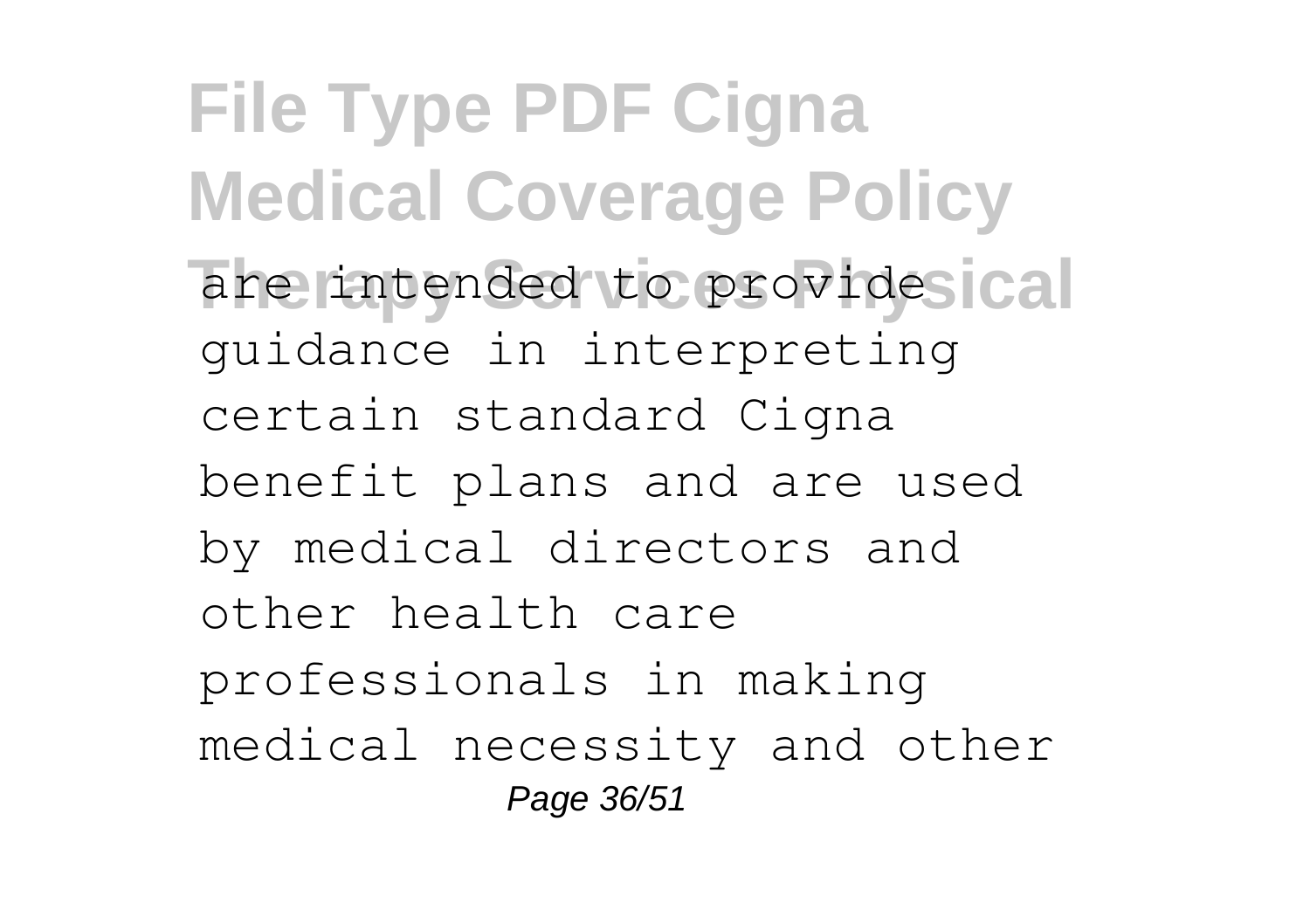**File Type PDF Cigna Medical Coverage Policy** coverage determinations. cal

Cigna Medical Coverage Policies Radiation Therapy Cigna does not cover speech, voice therapy, or swallowing/feeding therapy in ANY of the following Page 37/51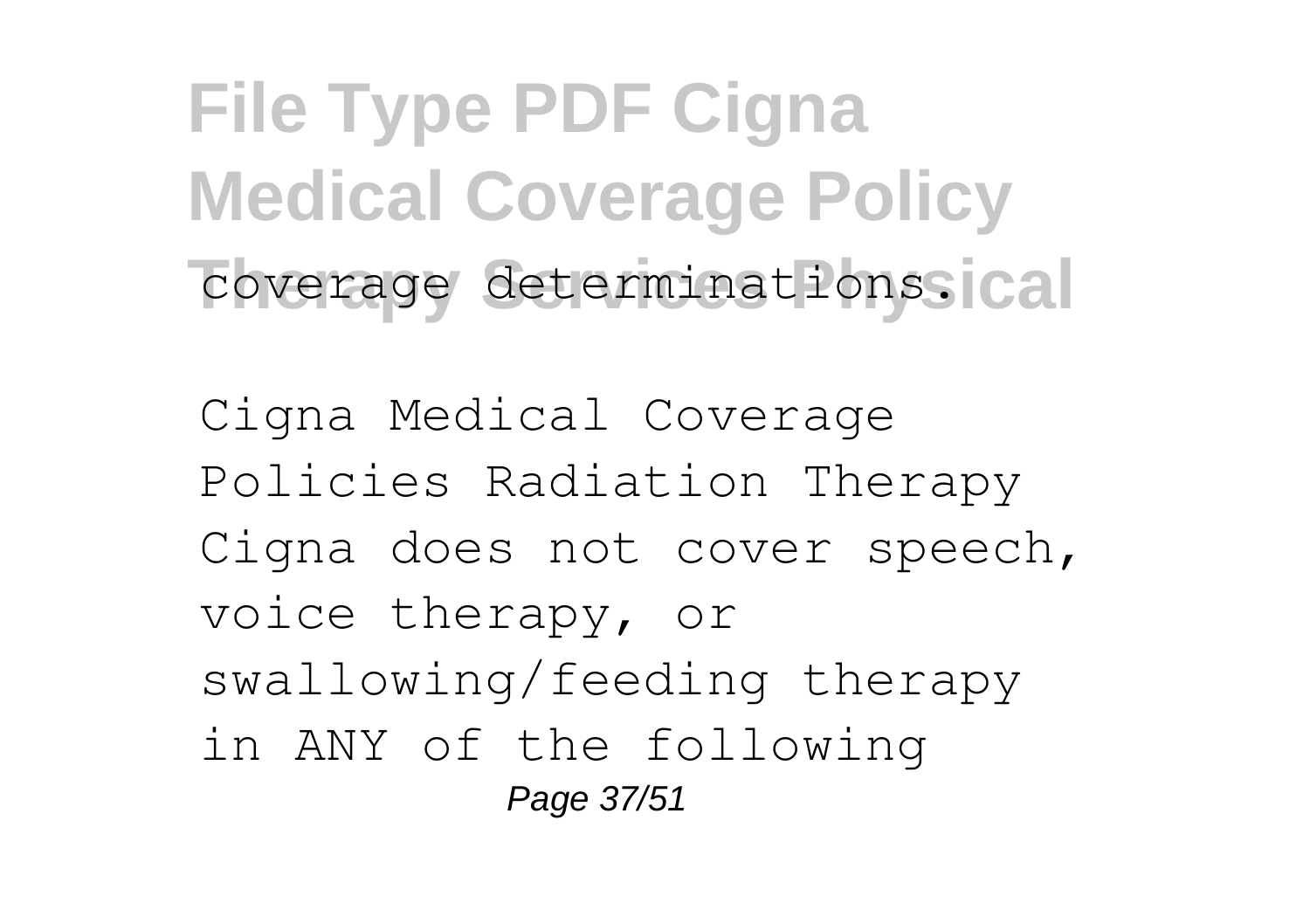**File Type PDF Cigna Medical Coverage Policy** situations, as dtsis **was** cal excluded from many benefit plans and considered not medically necessary when used for these purposes:

Cigna Medical Coverage Policy - SuperCoder Page 38/51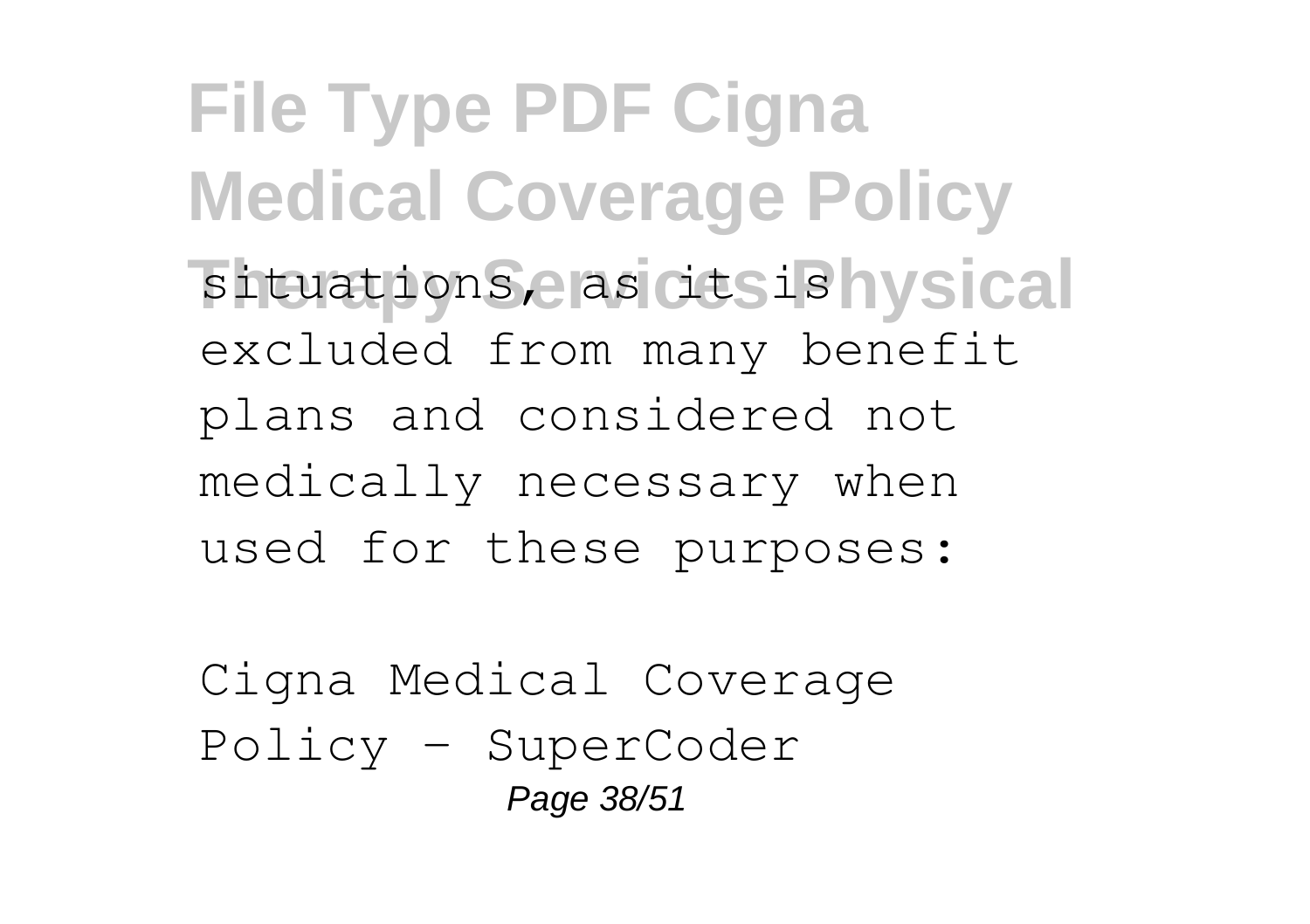**File Type PDF Cigna Medical Coverage Policy** Your mental health and/sical substance use coverage is included under your employer's medical plan; there's no separate deductible. Check your plan documents for information about treatments as you may Page 39/51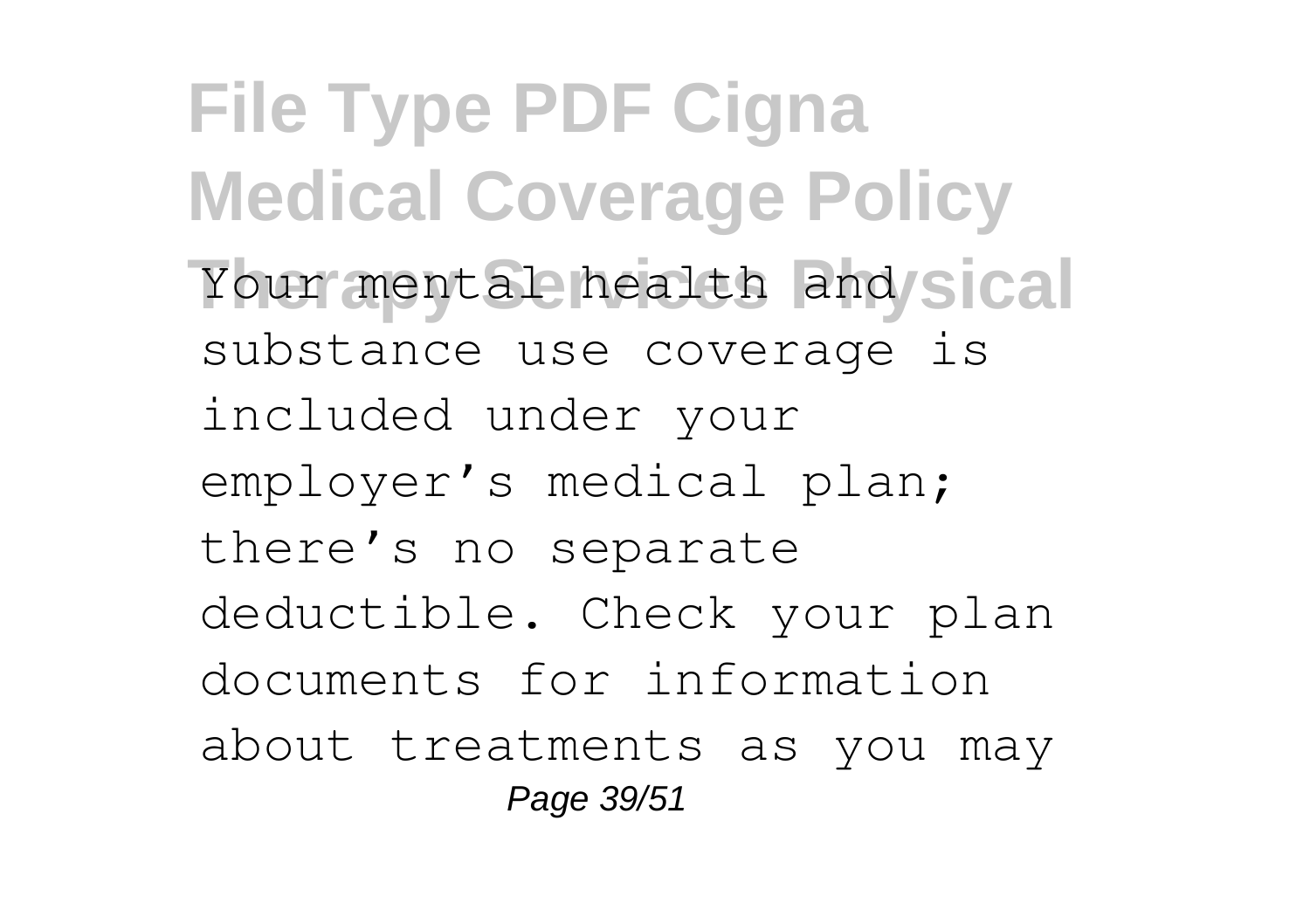**File Type PDF Cigna Medical Coverage Policy** need prior approval from cal Cigna before you get the service to receive coverage under your plan.

Mental Health Benefits | Cigna Individual and family Page 40/51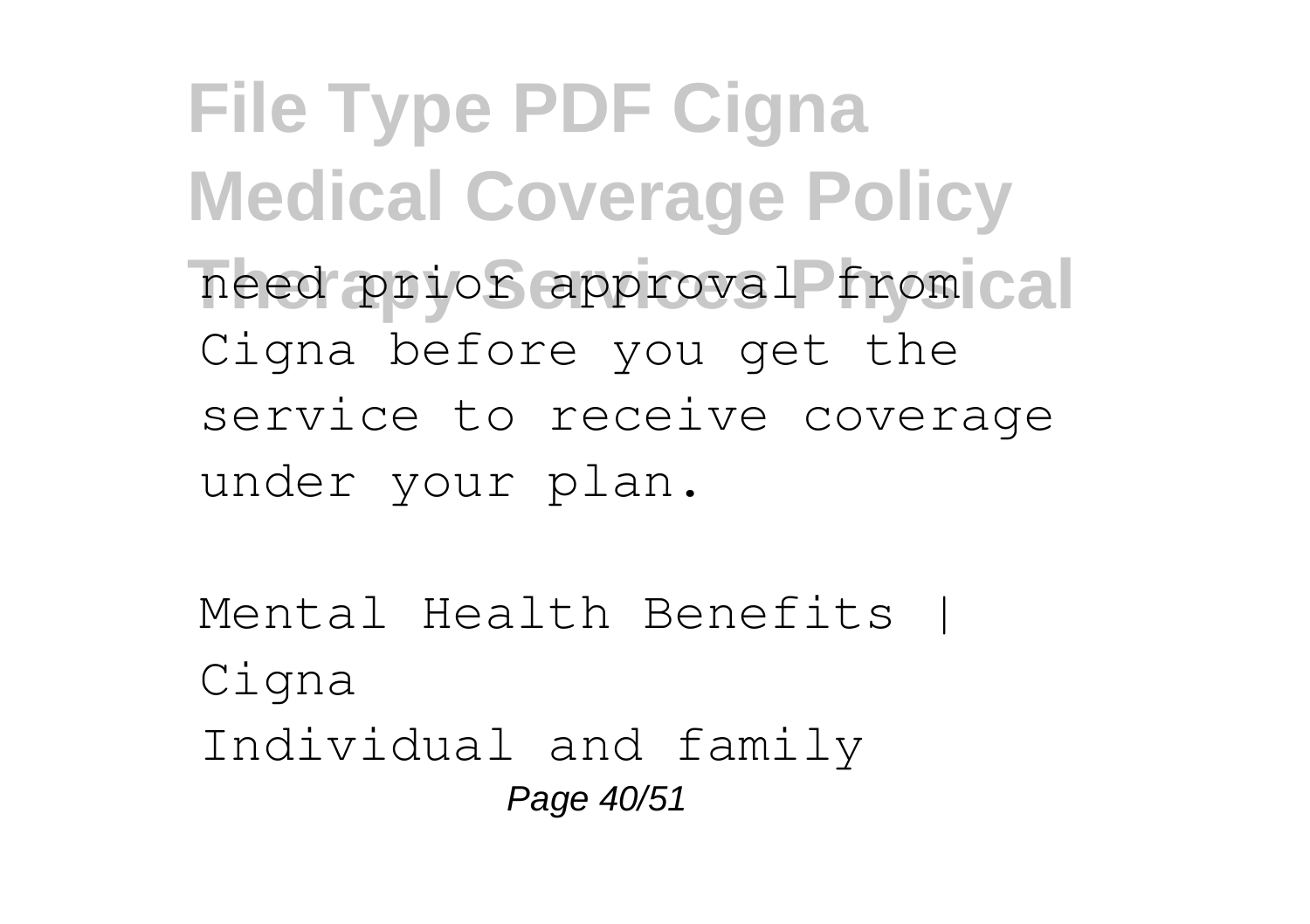**File Type PDF Cigna Medical Coverage Policy** medical vand dental insurance plans are insured by Cigna Health and Life Insurance Company (CHLIC), Cigna HealthCare of Arizona, Inc., Cigna HealthCare of Illinois, Inc., and Cigna HealthCare of North Page 41/51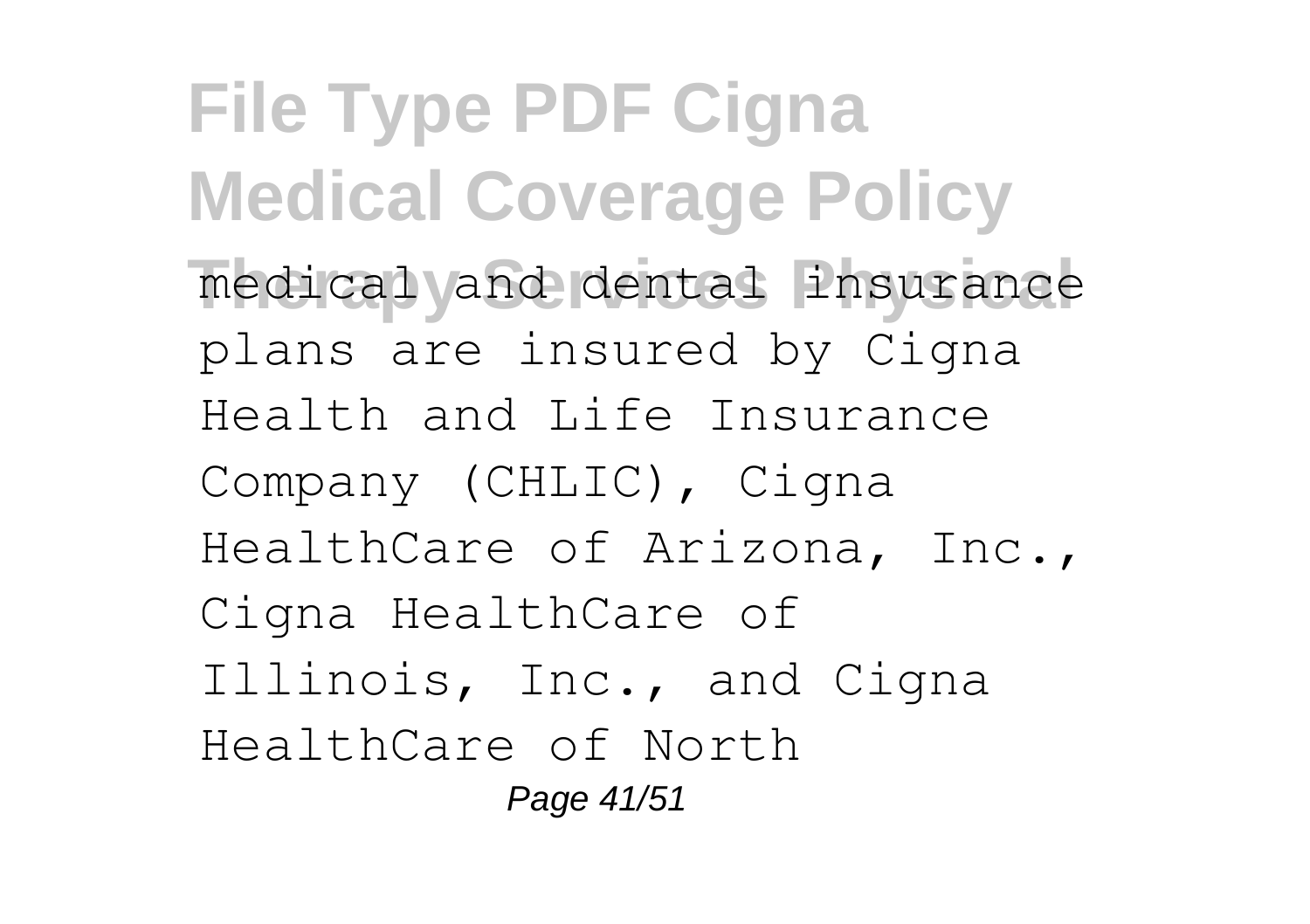**File Type PDF Cigna Medical Coverage Policy** Carolina, SInc. Group health insurance and health benefit plans are insured or administered by CHLIC, Connecticut General Life Insurance Company (CGLIC), or their affiliates ...

Page 42/51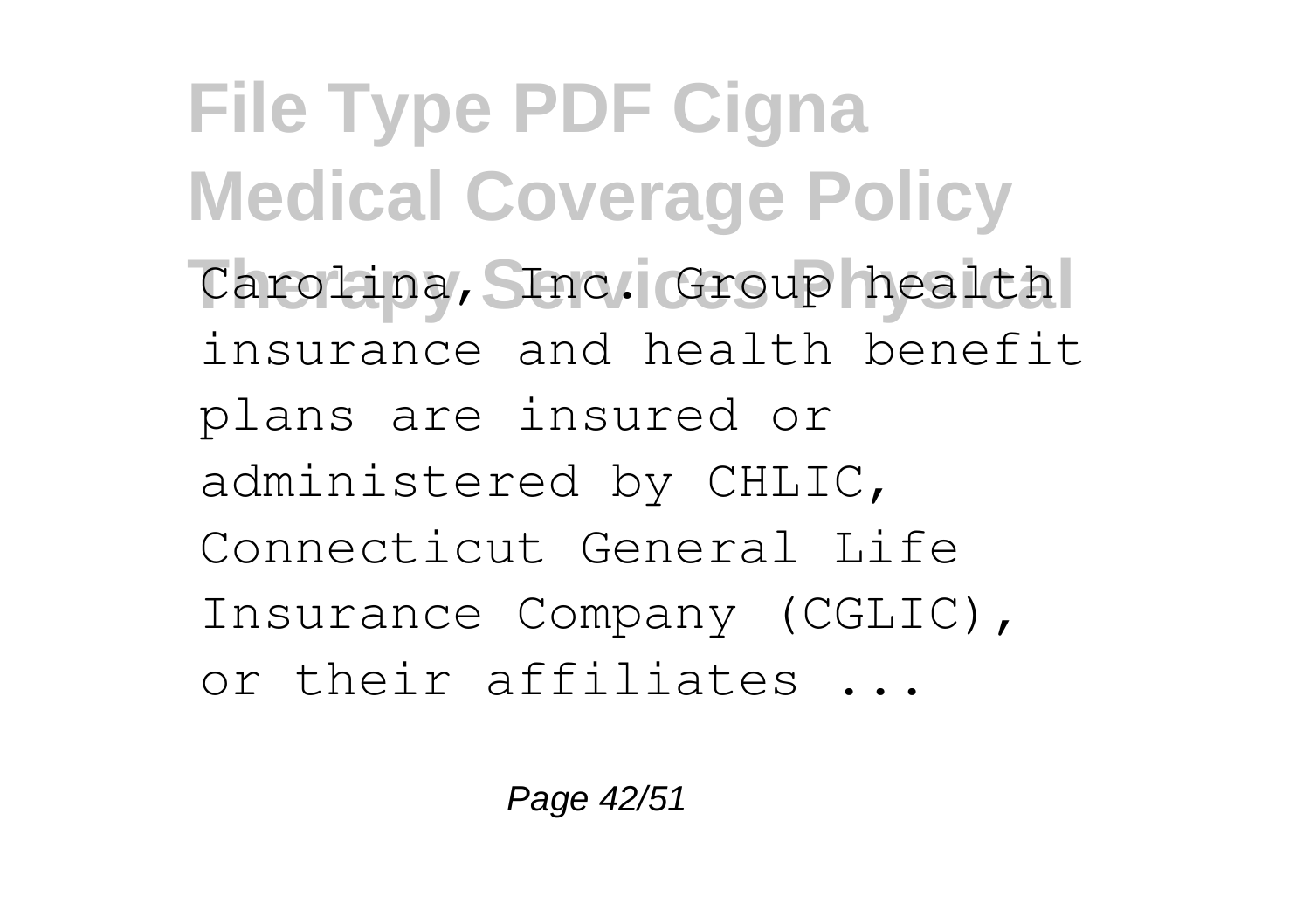**File Type PDF Cigna Medical Coverage Policy** Cigna Official Site hyGlobal Health Service Company Physical therapy and health conditions requiring a rehabilitation team approach. ... All insurance policies and group benefit plans contain exclusions and Page 43/51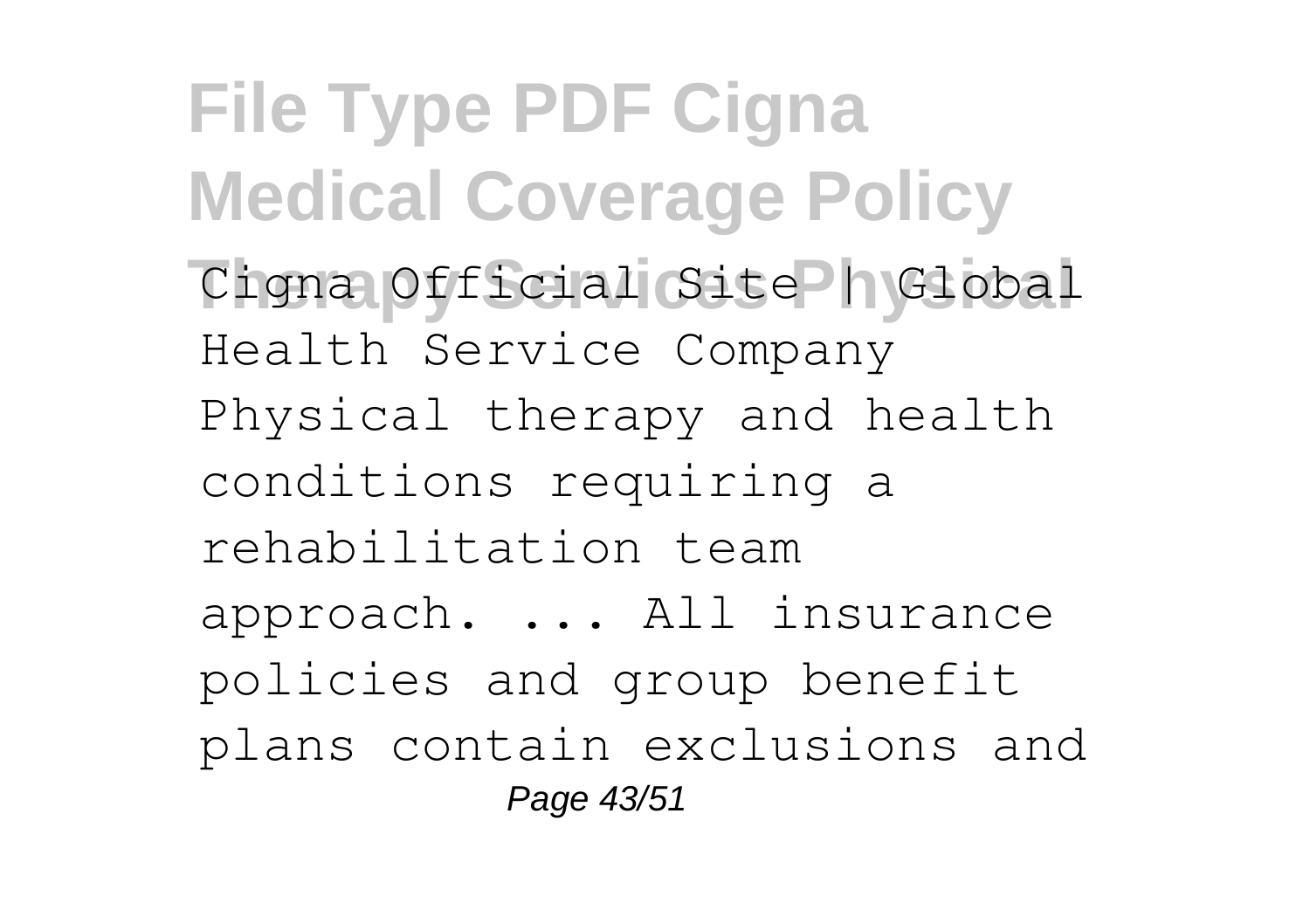**File Type PDF Cigna Medical Coverage Policy Timitations. Fores Physical** availability, costs and complete details of coverage, contact a licensed agent or Cigna sales representative. This website is not intended for residents of New Mexico. Page 44/51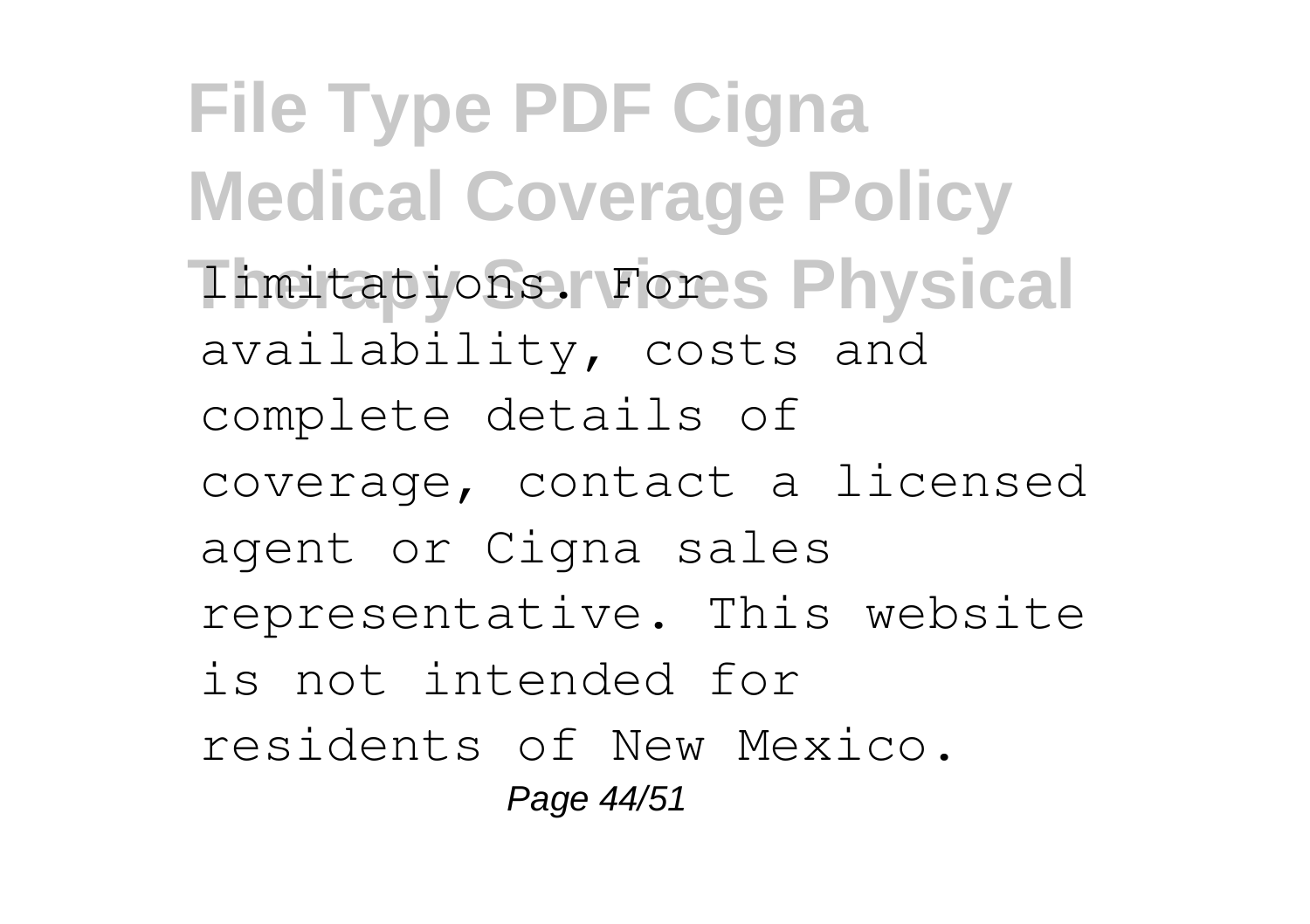**File Type PDF Cigna Medical Coverage Policy Therapy Services Physical** Physical Therapy | Cigna If coverage for a pneumatic compression device is available, the following conditions of coverage apply. Cigna covers a pneumatic compression device Page 45/51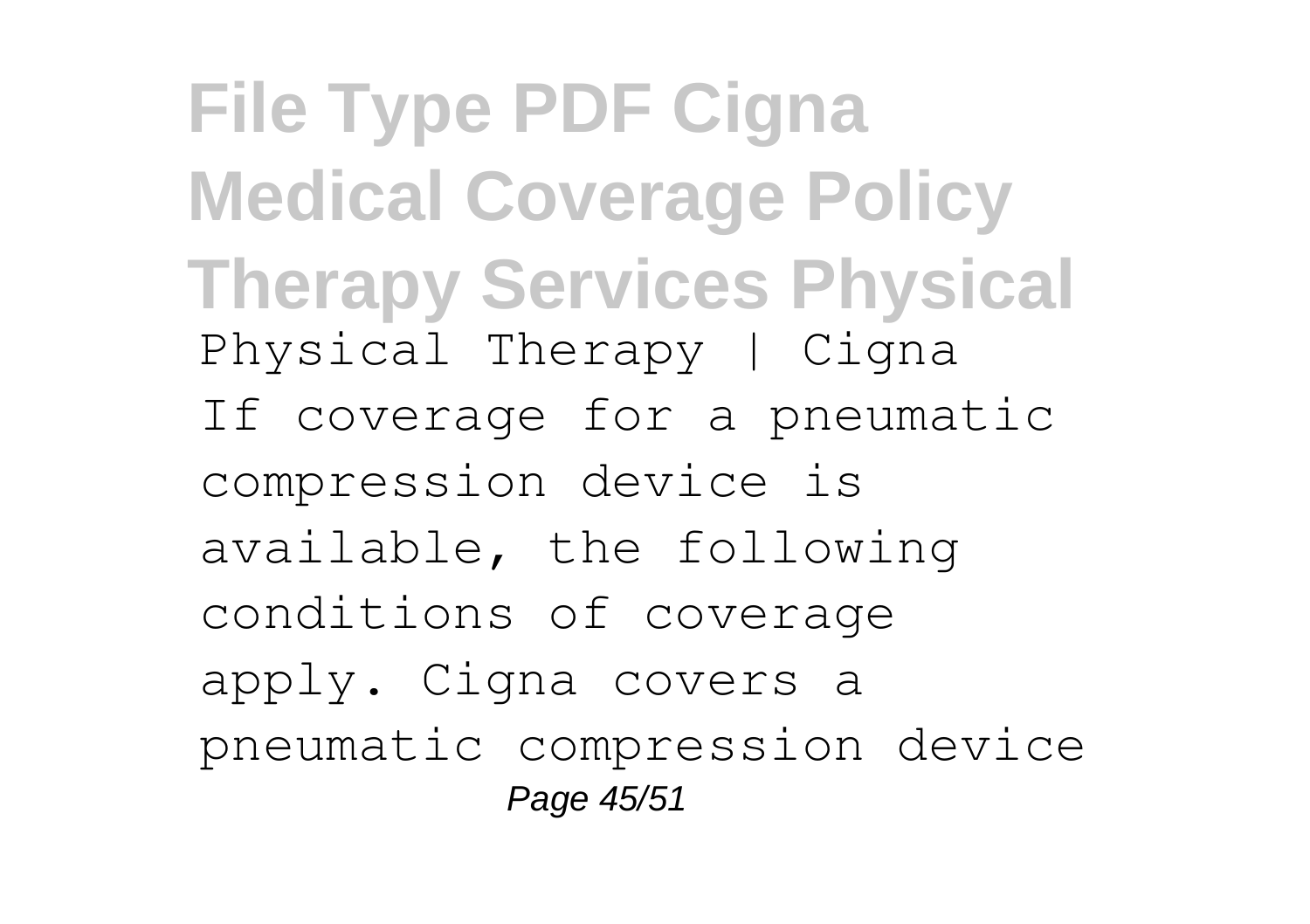**File Type PDF Cigna Medical Coverage Policy** in the home setting (HCPCS<sub>3</sub>) code E0650 –E0652, E0660, E0666–E0667, E0669–E0671, E0673, E0675, E0676) as medically necessary for the treatment of

Cigna Medical Coverage Page 46/51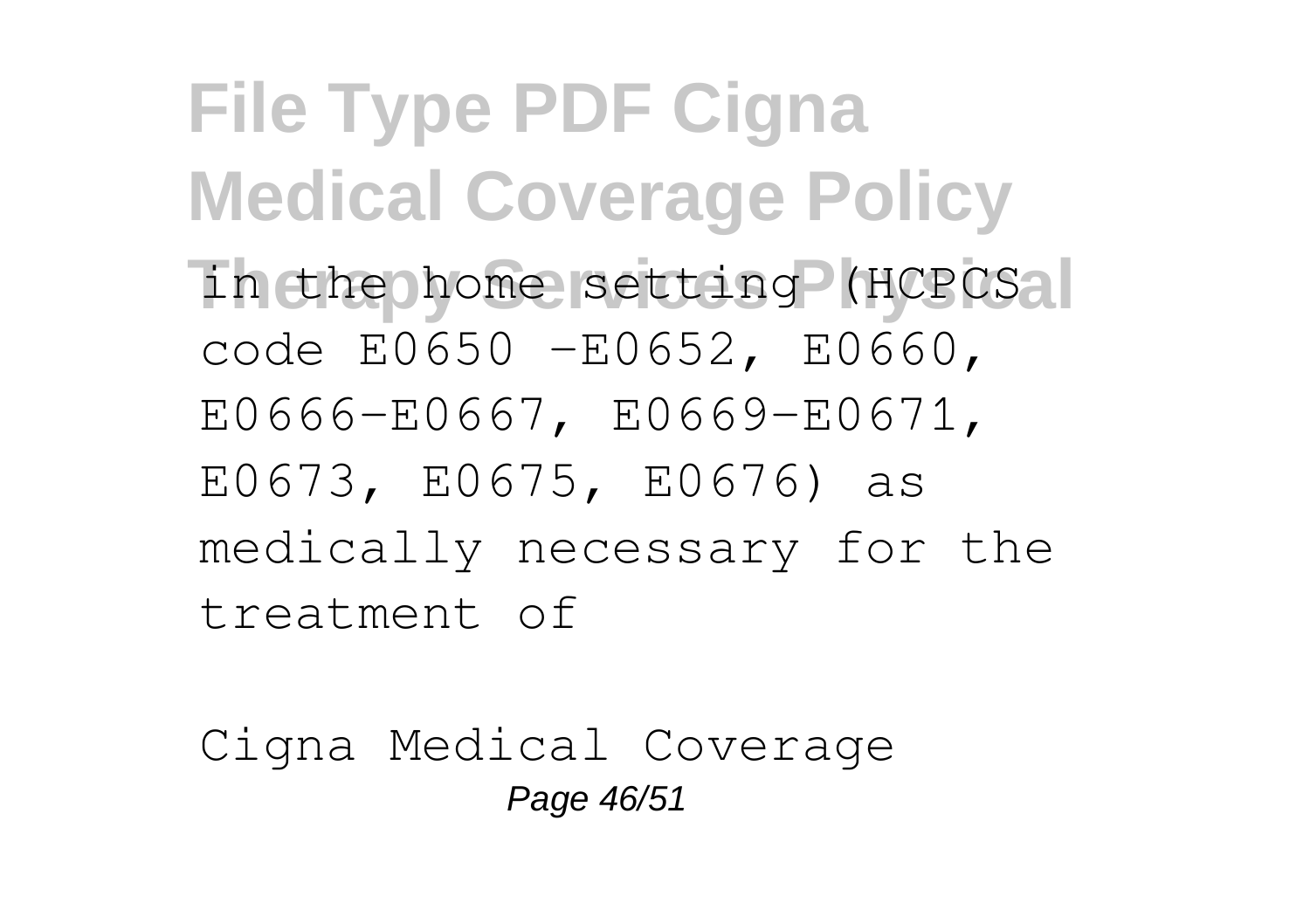**File Type PDF Cigna Medical Coverage Policy Policypy Services Physical** Always tell your doctor if you are using an alternative therapy or if you are thinking about combining an alternative therapy with your conventional medical treatment. ... All insurance Page 47/51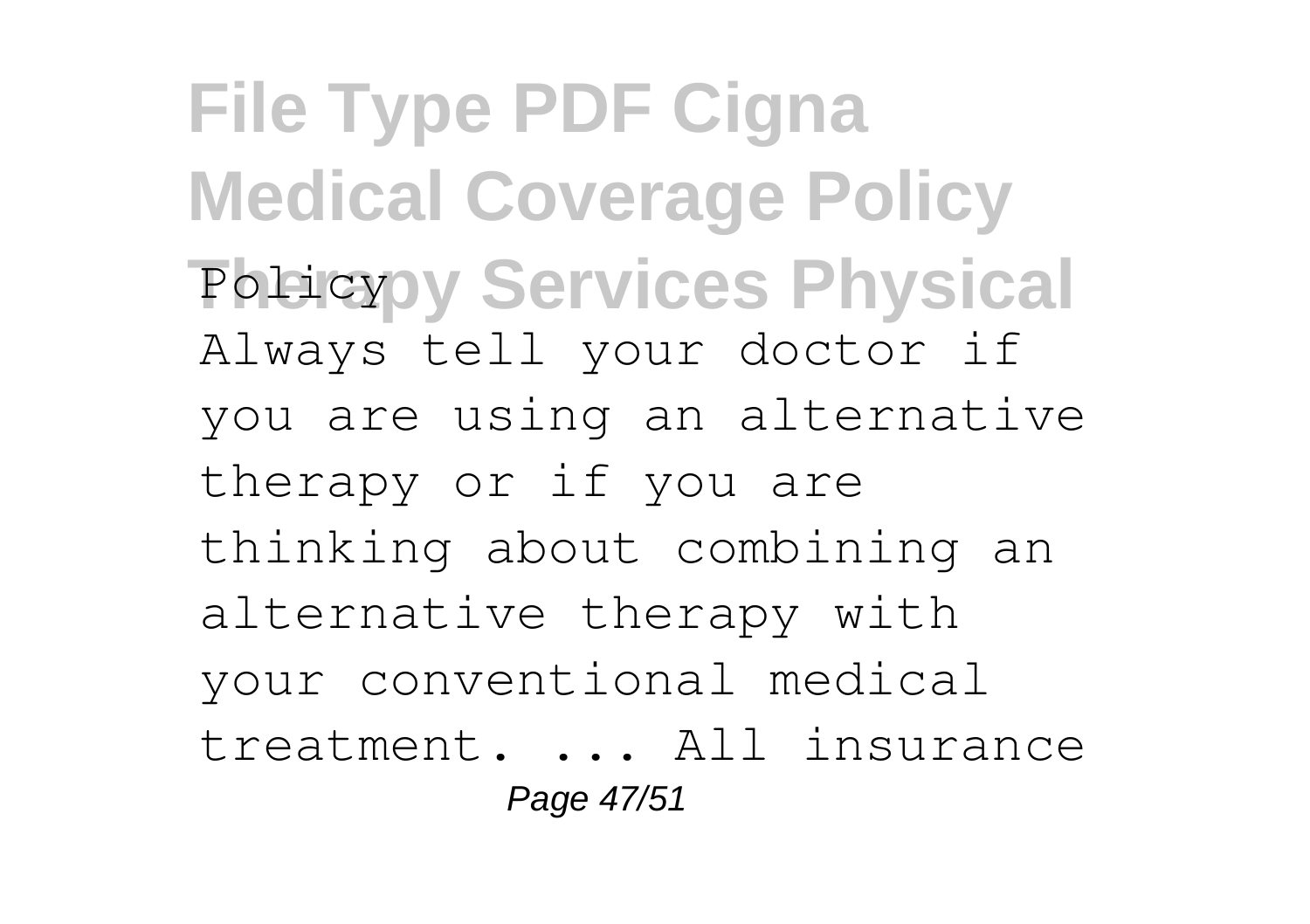**File Type PDF Cigna Medical Coverage Policy** policies and group benefital plans contain exclusions and limitations. For availability, costs and complete details of coverage, contact a licensed agent or Cigna ...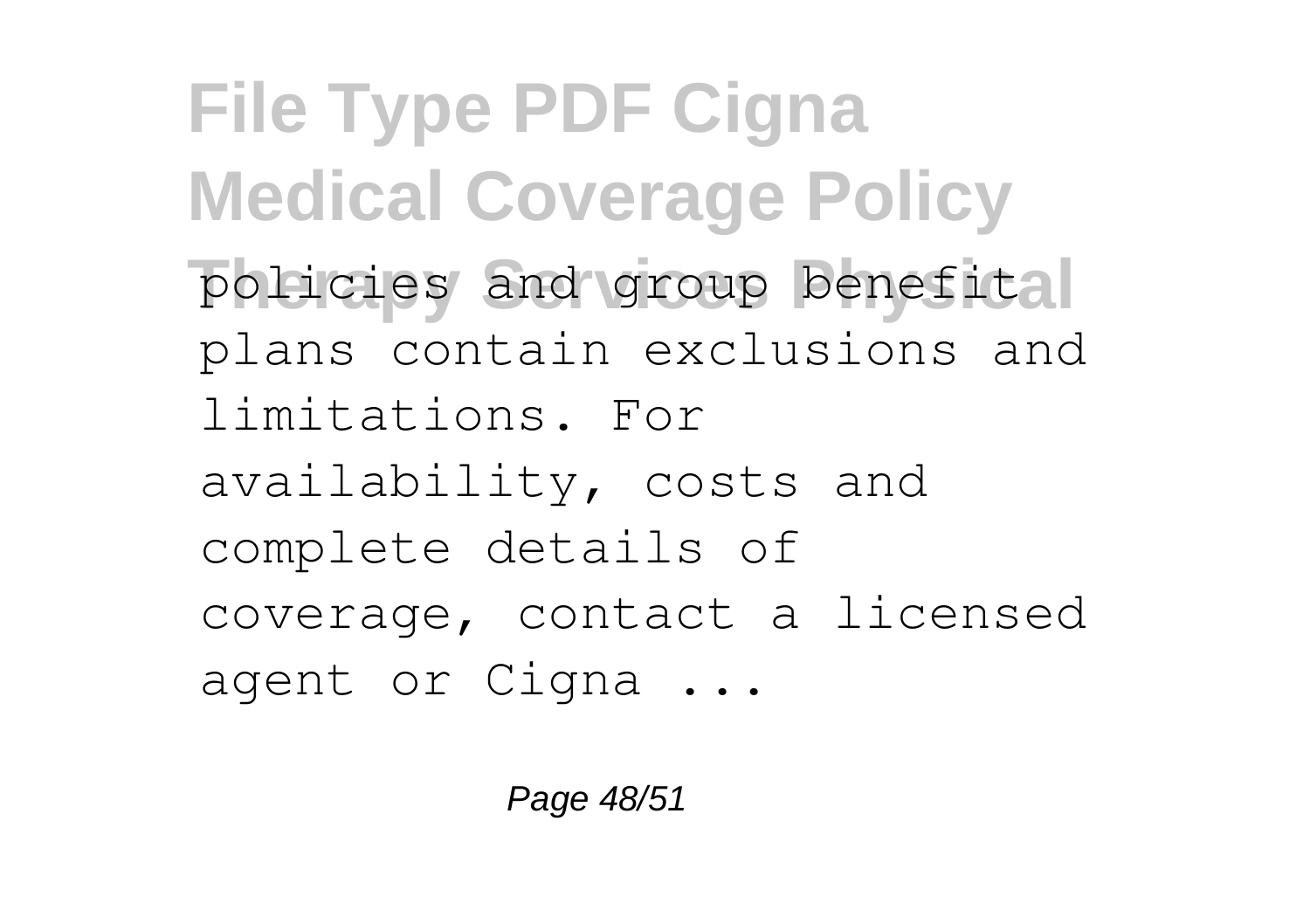**File Type PDF Cigna Medical Coverage Policy** Massage Therapy (SCignasical Coverage will end when one of the following occurs: You terminate your coverage pursuant to the terms of the policy. Your parent is no longer enrolled in group health insurance coverage, Page 49/51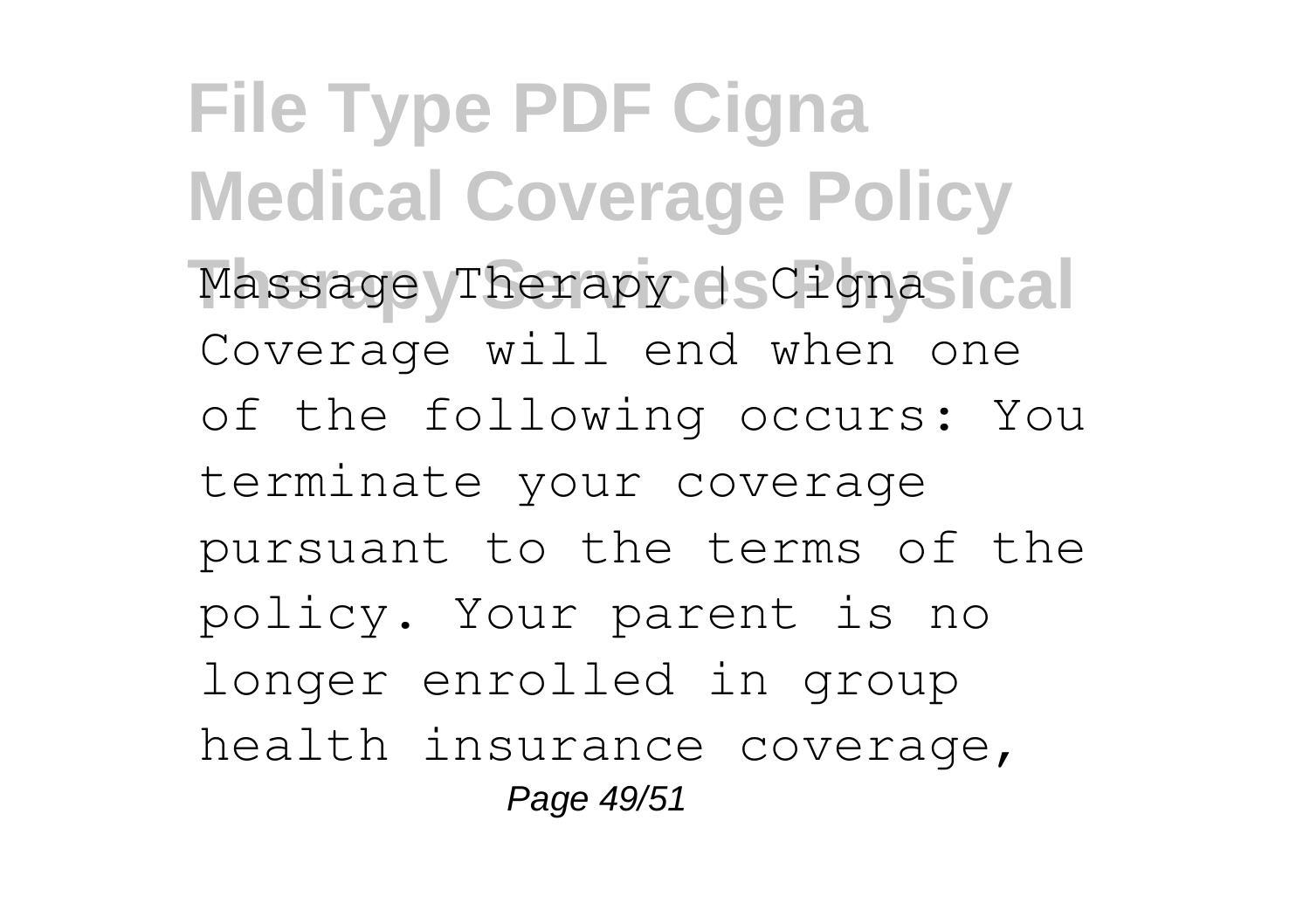**File Type PDF Cigna Medical Coverage Policy** including COBRA/state vsical continuation coverage. You no longer meet the eligibility requirements. You do not pay the premium in full within the grace period.